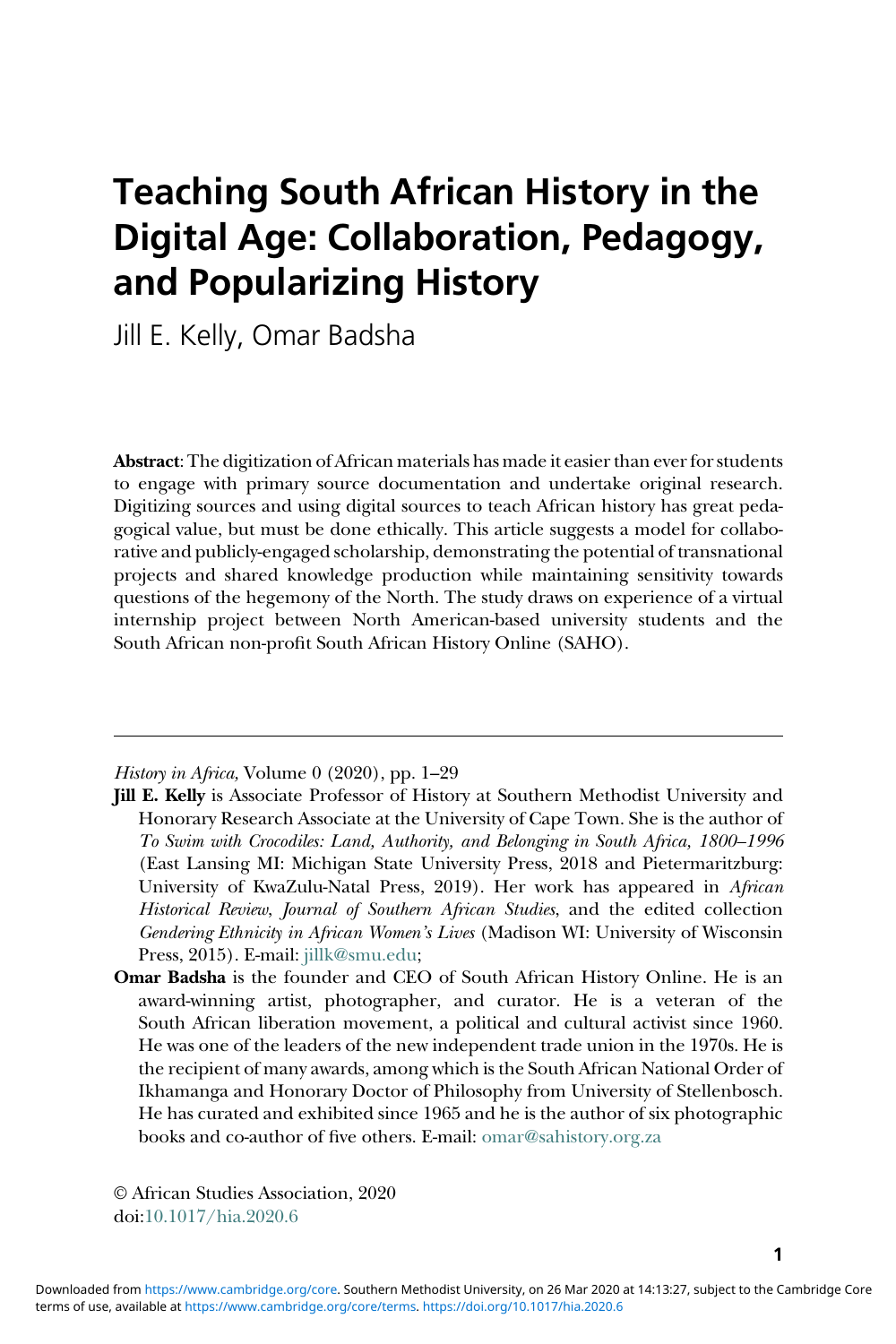Résumé: La numérisation de documents africains a permis plus facilement que jamais aux étudiants et chercheurs d'utiliser des sources directement produites en Afrique et d'entreprendre une recherche originale. La numérisation de ces sources et leur utilisation a une grande valeur pédagogique pour enseigner l'histoire de l'Afrique, mais cette utilisation doit être effectuée de manière éthique. Cet article propose un modèle de travail scientifique collaboratif et public, démontrant le potentiel des projets transnationaux et de la production de connaissances partagées tout en conservant une sensibilité aux questions de l'hégémonie du Nord. L'étude s'appuie sur l'expérience d'un projet de stage virtuel entre des étudiants basés en Amérique du Nord et le site à but non lucratif: South African History Online (SAHO).

#### Introduction $1$

The rapidly changing world has transformed the way we undertake new research, write, and teach. The increasing availability of text recognition and full-text books and archives online make it possible for researchers to engage with historical sources in new ways. Software such as Zotero, Tropy, and Scrivener offer group libraries, shared sourcing, and management systems for writing and organizing.<sup>2</sup> Such changes are often associated with a new age of globalization, but Paul Tiyembe Zeleza reminds us that "the world has been 'globalising' for a long time, that the intensity and extent of international interactions across continents, countries, communities and cultures have been growing for centuries." These processes accelerated in the twentieth century and continue to do so. Africa has long been central to this globalization, but the interactions have not always been beneficial to Africans. Zeleza charges: "The challenge for Africa's intellectuals, leaders and assorted friends is to map out modes of integration into the unfolding global system that will maximise, not further marginalise, the interests of the continent's peoples and polities, economics and environments, societies and cultures." [3](#page-1-2)

Of particular interest here, the digitization of archives and advancements in search engine technology and big data has changed the way we teach and present history. The use of IT (information technology) in the classroom and lecture theatre in both the North and the South has made it cheaper and easier for teachers and students to engage with primary source documentation

<span id="page-1-0"></span> $1$  Thanks to the entire SAHO team with whom we have worked over the years. Stuart Ferguson and Jeeva Rajgopaul spearheaded these efforts and deserve many kudos for keeping us in line. Thanks also to Peter Limb and Liz Timbs for feedback on an earlier draft.<br><sup>2</sup> Daniel Cohen and Roy Rosenzweig, *Digital History: A Guide to Gathering, Preserv-*

<span id="page-1-1"></span>ing, and Presenting the Past on the Web (Philadelphia PA: University of Pennsylvania Press, 2006); Jack Dougherty and Kristen Nawrotzki (eds.), Writing History in the Digital Age (Ann Arbor MI: University of Michigan Press, 2013); T. Mills Kelly, Teaching History *in the Digital Age* (Ann Arbor MI: University of Michigan Press, 2013).<br><sup>3</sup> Paul Tiyambe Zeleza, "The Politics of Historical and Social Science Research in

<span id="page-1-2"></span>Africa," Journal of Southern African Studies 28–1 (2002), 9–23.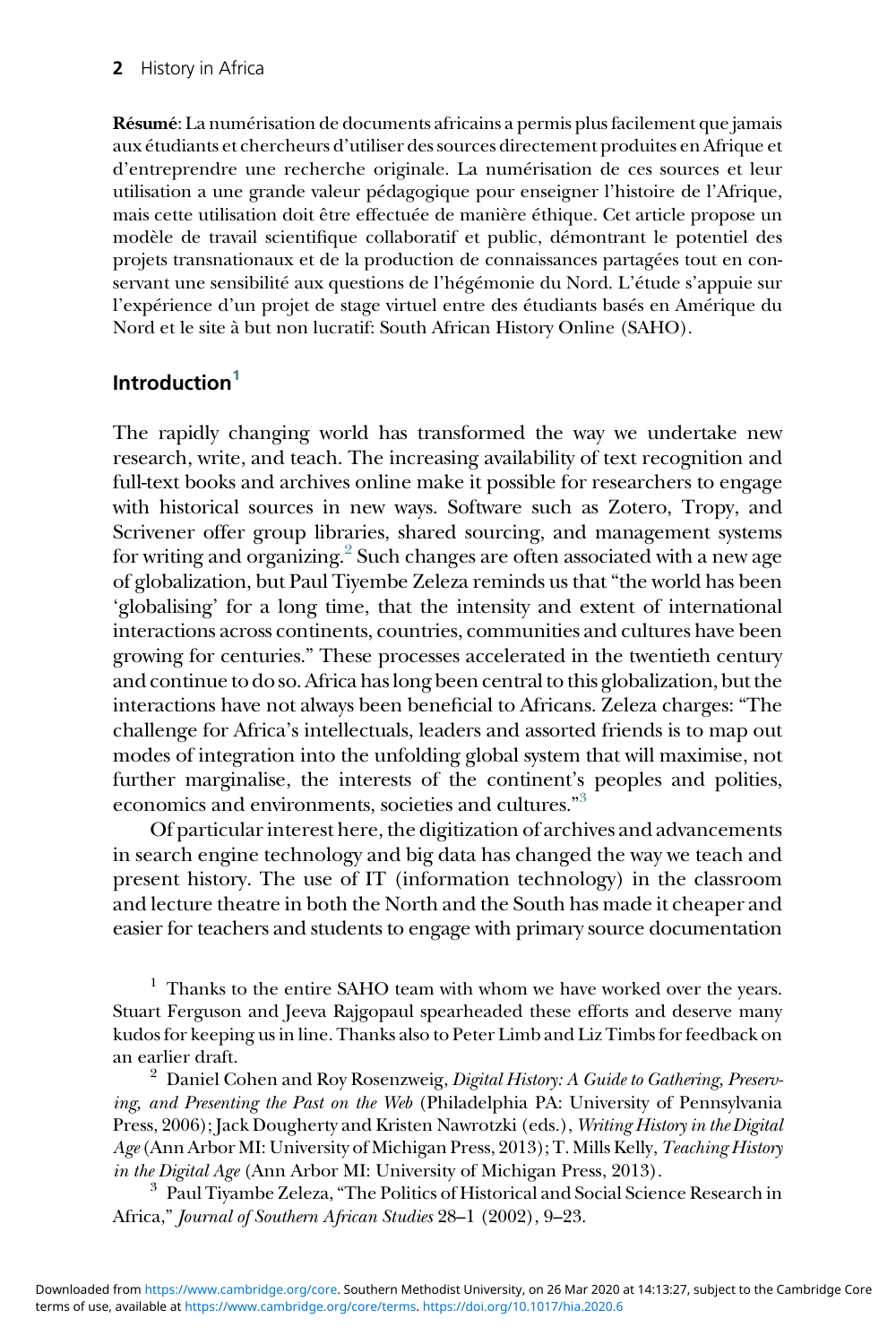and undertake original research. The growth of online history projects can "decenter the classroom and shift focus away from the instructor and onto the material." [4](#page-2-0)As these projects are used widely in Northern classrooms, we must be cognizant of historian Premesh Lalu's warning that digitization projects"should not be aimed at creating minority discourses in the US or even multicultural syntheses that are eventually returned to Africa for consumption." [5](#page-2-1)A number of early archival digitization partnerships between the North and South proved to be lessons for those working together in digital collaborations.

This article examines how transnational collaborative digital history projects can generate new knowledge that pushes back against Eurocentric views of African history while maintaining sensitivity towards questions of the digital and the hegemony of the North. The study draws on a five years long experiment that we call the "virtual internship." This internship brings together American- and Canadian- based university students and the South African non-profit South African History Online (SAHO) as part of SAHO's project to develop new African histories and share resources. The article addresses both issues of collaboration and African history pedagogy.

Omar Badsha founded SAHO in 2000 as a non-profit, non-partisan "people's history project" to address the legacies of colonial and apartheid rule in historical education and cultural and heritage institutions. The initial goals included producing, promoting, and popularizing new research and history; developing educational programs that reflect this new history to improve the teaching and learning of history; organizing conferences and traveling exhibitions; publishing books; and enabling people to tell their own stories. Over the years, SAHO has been supported by a number of public entities, including South Africa's Skills Education Training Authorities, the National Lotteries Commission, and the National Institute for the Humanities and Social Sciences (NIHSS), as well as private entities from both South Africa and abroad, including the Charles Stewart Mott Foundation, the Ford Foundation, Standard Bank, and BP. The project has become the largest public history project in South Africa, if not the continent. Their work has been recognized by the NIHSS Award for Digital Humanities.

The virtual internship collaboration began in early 2012 as a partnership between SAHO and Jon Soske and his students at McGill University. Since then, SAHO has partnered in digital projects with professors and students at Southern Methodist University, the University of York, Principia College, and most recently Bridgewater State University. This article draws on the

<span id="page-2-0"></span><sup>4</sup> John Rosinbum, "Teaching with #DigHist: Introducing a New Series on Using Digital Projects in the Classroom," AHA Today (blog) (23 August 2016), [http://](http://blog.historians.org/2016/08/teaching-with-digital-history/) [blog.historians.org/2016/08/teaching-with-digital-history/,](http://blog.historians.org/2016/08/teaching-with-digital-history/) accessed 17 July 2018. <sup>5</sup> Premesh Lalu, "The Virtual Stampede for Africa: Digitisation, Postcoloniality

<span id="page-2-1"></span>and Archives of the Liberation Struggles in Southern Africa," Innovation 34–1 (2007), 28–44, 42.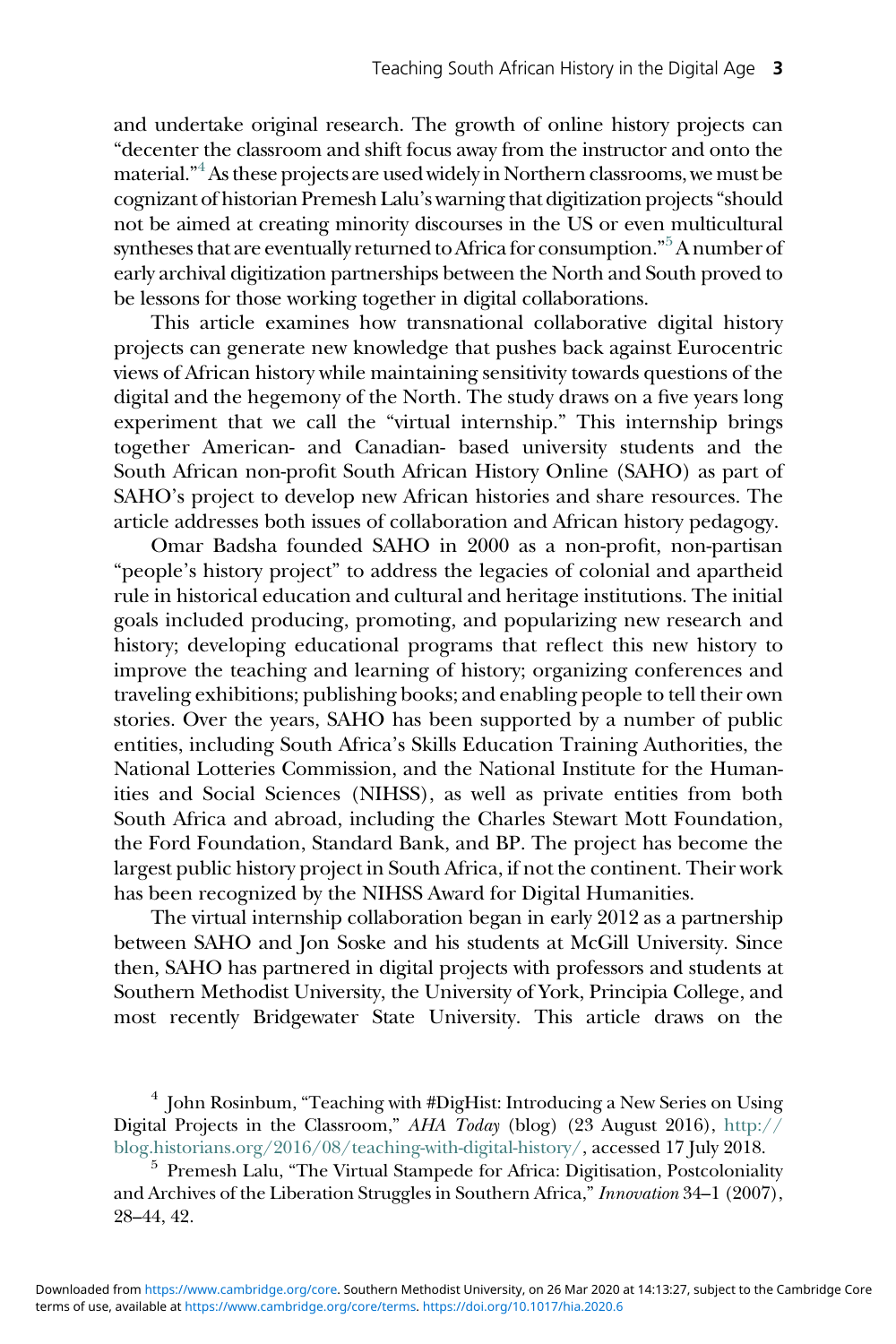experience of collaboration between SAHO and Jill Kelly's History of South Africa classes at Southern Methodist University between 2012 and 2017.

The virtual partnership project puts North American-based students to work for SAHO, producing biographies or essays for SAHO's online encyclopedic webpage of South African history. SAHO is made up of an administrator, an IT team, and a research team as well as regular interns from local and international universities and local and international contributors. This project runs parallel to and intersects with SAHO's internship program, which in the past six years has taken on students from South Africa and the rest of Africa who write on Africa and who also participate in the North-South virtual internship program.

Sensitive to the struggles of previous North-South collaborations (albeit, those on larger scales), we want to ensure that our cooperation is a two-way street – that both our North-based students and SAHO benefit from this collaboration, as well as the public audiences. The students support SAHO's mission, carrying out research led by local priorities. SAHO gets new content for the site based upon their identified needs and the students learn about South African history, develop research and analytic skills, and gain experience in writing for public audiences.

Historians, archivists, and librarians have said much about collaborations between the North and South on digitizing archives. Here we want to move the discussion beyond the archive and into classrooms to suggest how archives, heritage organizations, and history educators can work collaboratively on a popular site as a serious academic project with pedagogical benefits for history education. This project demonstrates the innovative use of IT to bridge gaps between transnational partners, between historical educators and archives, and between historians and the public by popularizing history and making the archive accessible for new research and learning and teaching in the classroom and lecture theatre.

The paper that follows is in three parts. It begins with a review of debates around digitization projects in South Africa, looks at the disconnects that have characterized and continue to characterize the relationship between North and South in these projects, and highlights how SAHO seeks to transcend and bridge some of these issues and divides. The article then briefly considers some of the digital archival projects useful for African history educators and the place of SAHO within those. The third section outlines the nature of the SAHO virtual internship partnership project and suggests some of the pedagogical successes of the collaboration. It argues that the SAHO virtual internships offer an example to historical educators of ways of digitally collaborating with heritage and education projects to enhance classroom learning.

## Digital African Archives and Disconnects

Considerations of African history in the digital age have largely been undertaken by historians and the librarians and archivists with whom they partner.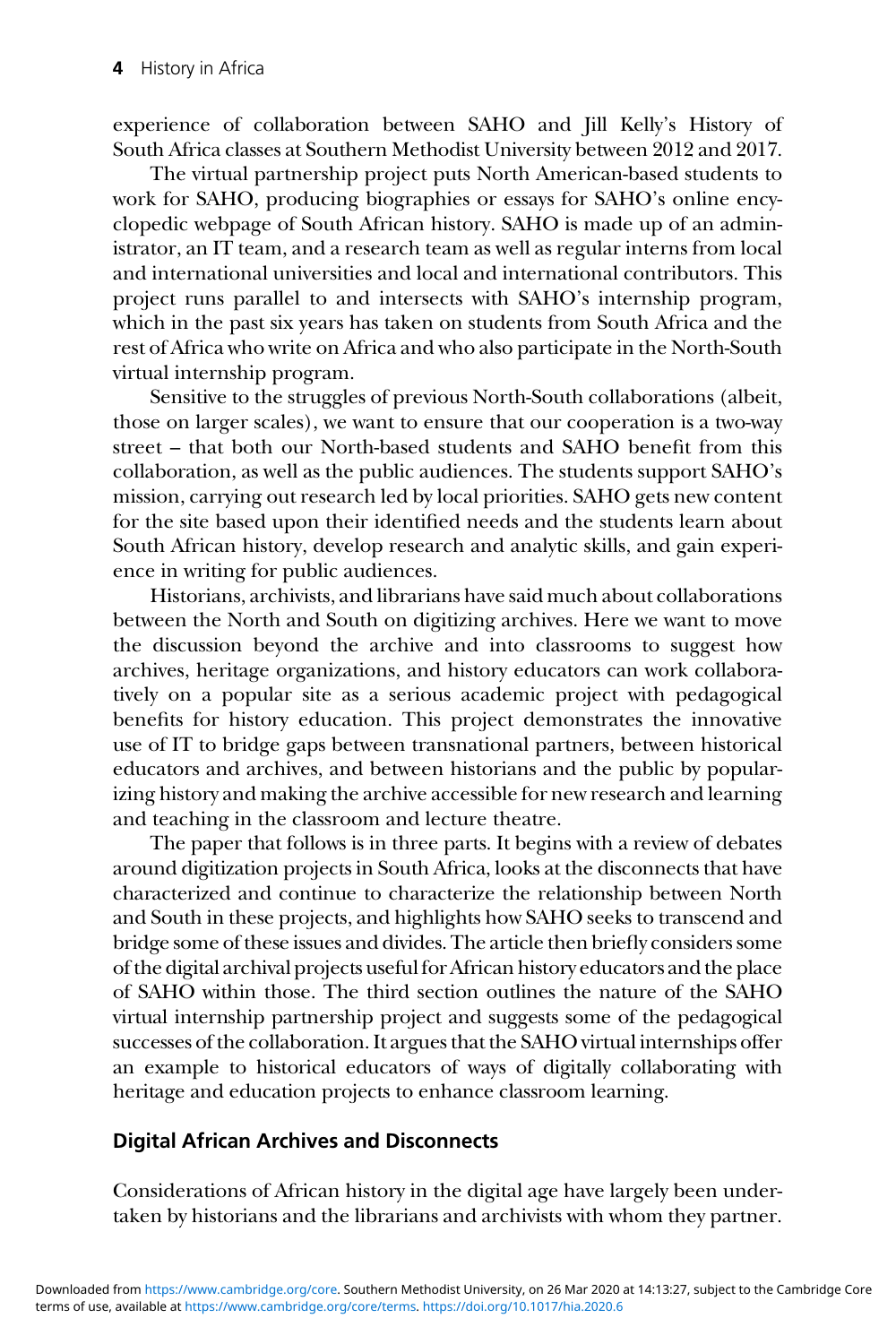Their work sheds extensive light on the digitization of African archival materials, particularly considering developments towards best practices and how to chip away at the digital divide – political and economic inequality between the North and South that shapes form, content, and access to material about the continent. Peter Limb, over a decade ago, pointed out that this new scramble for African resources to digitize marks a new process: "the digitization of Africa."<sup>[6](#page-4-0)</sup> In this digitization, there is significant concern that this scramble is what Peter Lor and Johannes Britz called "information imperialism." [7](#page-4-1) Curator Michele Pickover strikes at the heart of these issues: "What is at stake is the politics of memory in digital form and how what is selected for digitization projects frames research agendas and plays a role in curriculum strategies."<sup>[8](#page-4-2)</sup> These remain critical questions, as evidenced by a recent conference that highlighted how digital archives have created many connections, but also a number of disconnects.[9](#page-4-3)

Digital projects have been part of the academic and public debate about the archive in post-apartheid South Africa. The release of Nelson Mandela in 1990 was a historic occasion, but as Leslie Witz, Gary Minkley, and Ciraj Rassool note, it also marked an opportunity for "history to be reconstructed on a vast scale" with new archives, new publications, and newly revised curriculums.[10](#page-4-4) As a place of contested knowledge, archives have become a site crucial to transform society in the wake of apartheid. Debates over archives consider how they can retrieve histories and represent those previ-ously excluded, how they constitute power, and produce histories.<sup>[11](#page-4-5)</sup> Scholars recognize that the archive is figured – the product of processes of preserva-tion, exclusion, and power – and that it is always being refigured.<sup>[12](#page-4-6)</sup> Contributors to the 2002 Refiguring the Archive point to archives as "the very substance

<span id="page-4-1"></span><span id="page-4-0"></span> $^6$  Peter Limb, "The Digitization of Africa," Africa Today 52–2 (2005), 3–19, 3.  $^7$  Cited in: Limb, "The Digitization of Africa," 15; Johannes Britz and Peter Lor, "A Moral Reflection on the Digitization of Africa's Documentary Heritage," IFLA

<span id="page-4-2"></span>Journal 30–3 (2004), 216–223.<br><sup>8</sup> Original emphasis. Michele Pickover, "The DISA Project. Packaging South African Heritage as a Continuing Resource: Content, Access, Ownership and Ideology," IFLA Journal 34-2 (2008), 192-197, 192.

<span id="page-4-3"></span><sup>9</sup> Terry Barringer, Jos Damen, Peter Limb and Marion Wallace, "Introduction," in: Terry Barringer and Marion Wallace (eds.), African Studies in the Digital Age: DisConnects? (Leiden/Boston: Brill, 2014), 1-11, 2.

<span id="page-4-4"></span><sup>10</sup> Leslie Witz, Gary Minkley and Ciraj Rassool, Unsettled History: Making South African Public Pasts, African Perspectives (Ann Arbor MI: University of Michigan

<span id="page-4-6"></span><span id="page-4-5"></span>Press, 2017), 9.<br><sup>11</sup> Lalu, "The Virtual Stampede for Africa." <sup>12</sup> Carolyn Hamilton, Verne Harris, Michele Pickover, Graeme Reid, Razia Saleh and Jane Taylor (eds.), Refiguring the Archive (Dordrecht: Springer Netherlands, 2002); Carolyn Hamilton and Nessa Leibhammer, Tribing and Untribing the Archive: Identity and the Material Record in Southern KwaZulu-Natal in the Late Independent and Colonial Periods (Pietermaritzburg: University of KwaZulu-Natal Press, 2016), 7–11;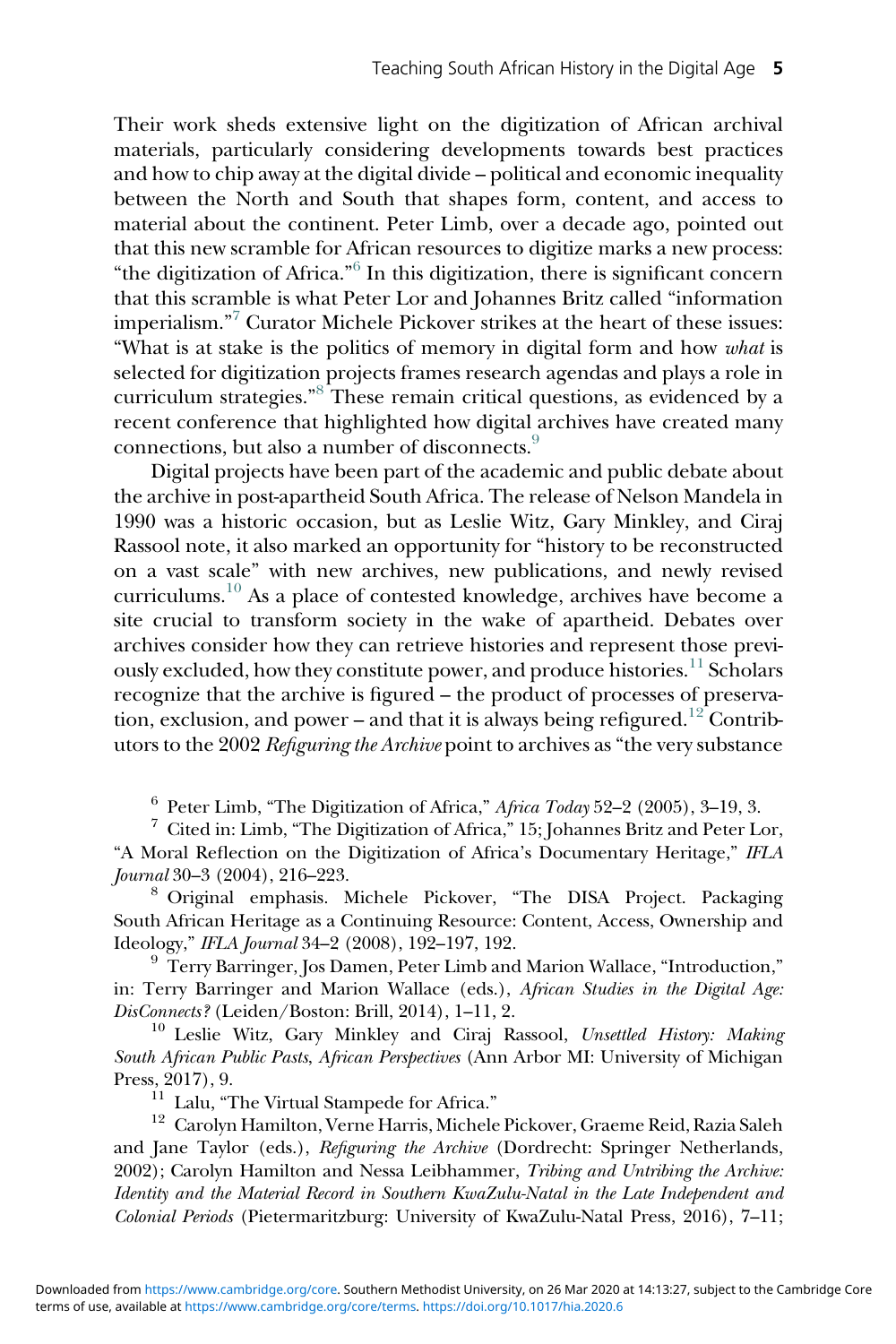of the politics of the time" and argue the boundaries of what constitutes the archive must be extended.<sup>[13](#page-5-0)</sup> For the post-apartheid era, historians and archivists have been concerned about the records destroyed in the dying days of the apartheid regime as well as documenting the many threads of not only the liberation struggle but also everyday life under apartheid. As Pickover points out, the compilation of these new archives through digitization "speaks directly to the politics of collecting, representation of History and the privileging of certain 'knowledge.'"[14](#page-5-1) In the context of the post-apartheid archive, Lalu argues that the work of archivists and historians must be blurred and that new digitization projects should not surrender to new narratives of nationalism or globalization. Given the focus of so many digital archival projects on antiapartheid and anti-colonial struggles, these need to "expand what can be said about the history of liberation struggles in Southern Africa."<sup>[15](#page-5-2)</sup>

Before we can elaborate on digital archive partnerships projects, it is important to distinguish between the information sources too often widely glossed as "digital archives."<sup>[16](#page-5-3)</sup> As Peter Limb points out, debates over definitions and more flourish: "It remains a moot point whether in all sub-disciplines of history we can now write a doctoral dissertation entirely from online resources, or whether 'digital history' refers to the history of technology, a new methodology or even an entire sub-field of African history." [17](#page-5-4) Beyond the traditional, paper-based materials brought together in repositories, the growth of information and communication technologies has led to a growth in collections of digitized analog historical materials and born-digital materials. These digital archives can be based out of one institution or be topically based and assembled from several repositories. Digital archives should not be confused with what Kate Theimer calls "digital historical representations," often created from archival sources but curated for particular purposes - often educational.<sup>18</sup>

That which looms over many discussions of collaboration, digital projects, and archives in southern Africa is the beleaguered partnership between

Siona O'Connell, "No Hunting: Finding a New F. Stop for the Bushmen," MP thesis, University of Cape Town (Cape Town, 2008). <sup>13</sup> Carolyn Hamilton, Verne Harris and Graeme Reid,"Introduction,"in: Carolyn

<span id="page-5-0"></span>Hamilton, Verne Harris, Michele Pickover, Graeme Reid, Razia Saleh and Jane Taylor (eds.), *Refiguring the Archive* (Dordrecht: Springer Netherlands, 2002), 7–18, 15.<br><sup>14</sup> Pickover, "The DISA Project," 195.<br><sup>15</sup> Lalu, "The Virtual Stampede for Africa," 28–31.<br><sup>16</sup> Kate Theimer, "A Distinction Worth Expl

<span id="page-5-3"></span><span id="page-5-2"></span><span id="page-5-1"></span>Historical Representations,'" Journal of Digital Humanities 3–2 (2014), [http://](http://journalofdigitalhumanities.org/32/a-distinction-worth-exploring-archives-and-digital-historical-representations/) journalofdigitalhumanities.org/3–[2/a-distinction-worth-exploring-archives-and](http://journalofdigitalhumanities.org/32/a-distinction-worth-exploring-archives-and-digital-historical-representations/)[digital-historical-representations/,](http://journalofdigitalhumanities.org/32/a-distinction-worth-exploring-archives-and-digital-historical-representations/) accessed 17 July 2018.<br><sup>17</sup> Peter Limb, "Introduction: Digital and Numerical Sources," in: Thomas

<span id="page-5-5"></span><span id="page-5-4"></span>Spear, Peter Mitchell, Kathryn de Luna, Olufemi Vaughan, Peter Limb and Richard Waller (eds.), African Histories: Methods, Sources, and Historiographies 1 (New York: Oxford University Press, 2019), 819–826.<br><sup>18</sup> Theimer, "A Distinction Worth Exploring."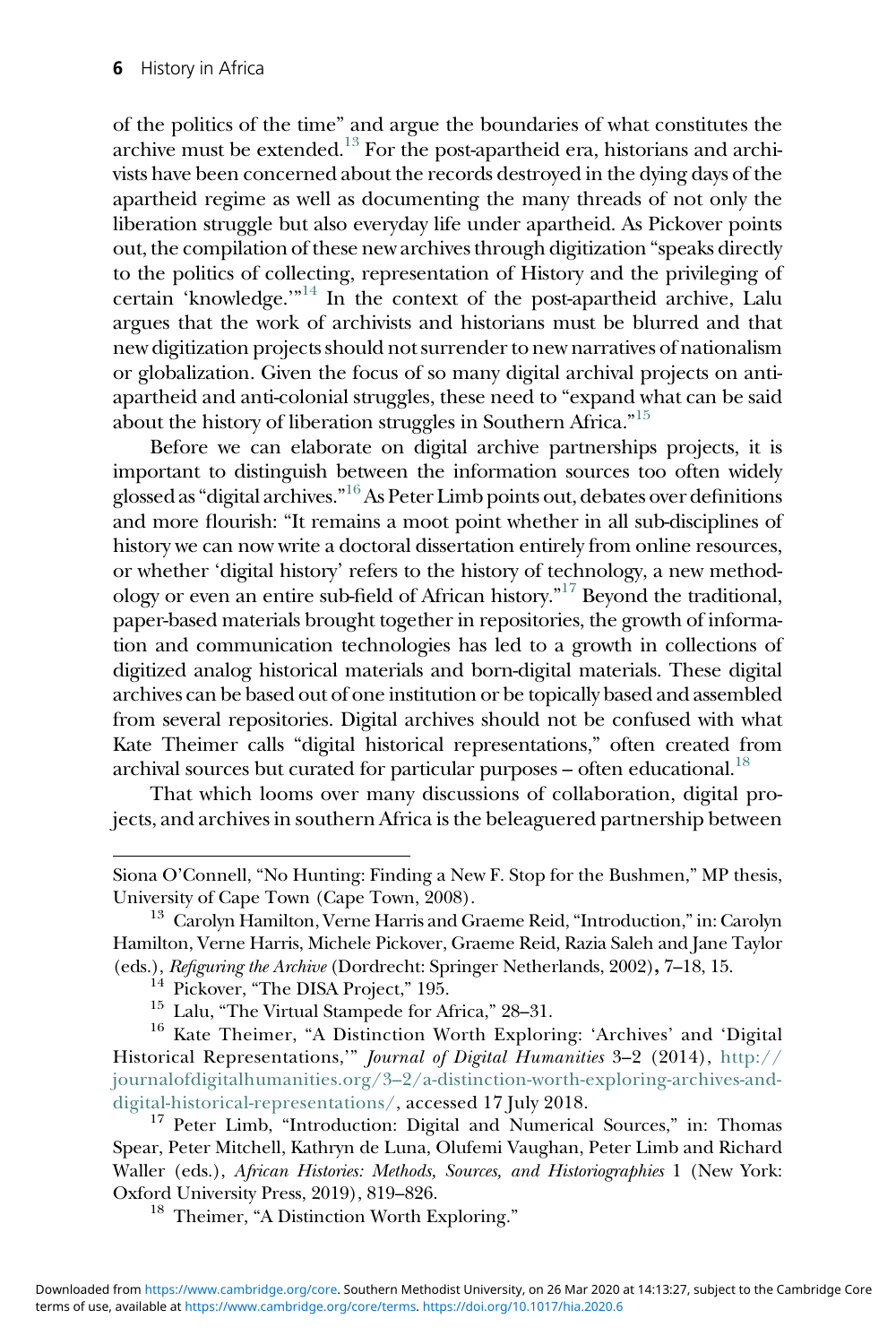Digital Innovation South Africa (DISA) and Aluka, an online digital library of African sources. Several of those involved with the project offered their critiques at conferences, in publications, and before government committees at the time and since then. DISA is a non-profit collaboration between heritage workers and researchers in government, universities, libraries, and archives. From its start in 1997 as a pilot digital imaging project sponsored by the Andrew W. Mellon Foundation, those involved with DISA sought to find an approach that considered the ethical and social issues of such a project in an African context. They debated what sources to include – written, audio/ visual, etc. – and who – the state, organizations, working people, women. The project initially digitized forty anti-apartheid publications that represented a wide spectrum of political views and subjects, sought to build strategic local partnerships between institutions, and develop skills among staff. Since then, it has expanded to include letters, reports, and other archival materials. DISA is committed to open access. Project participants, including Michele Pickover and Dale Peters, thought critically about the strengths and weaknesses of the project to try to produce a "modest, but feasible, digital library model."<sup>[19](#page-6-0)</sup>

One of the issues that DISA members considered was the lure of funding and how it might reinforce divisions rather than bridge them as intended. Indeed, these questions of North-South flow of funds and knowledge are not limited to DISA or South Africa.<sup>[20](#page-6-1)</sup> The Mellon Foundation encouraged DISA to collaborate with one of its new projects and offered generous funding. Mellon previously launched JSTOR to make back issues of scholarly journals available online and in 2002 formed the nonprofit Ithaka to encourage new uses of information technology in scholarly communities.<sup>[21](#page-6-2)</sup> Pickover points out that Ithaka changed the game, as it focuses on resources to service tertiary institutions in the North.<sup>22</sup> Mellon directed DISA to relate to one of the Ithaka projects, Aluka. Aluka is a collection of materials ranging from archival documents to GIS data sets and 3D models created by more than hundred partners in over thirty countries.<sup>[23](#page-6-4)</sup> Aluka's "Struggles for Freedom in

<span id="page-6-0"></span><sup>19</sup> Michele Pickover and Dale Peters, "DISA: An African Perspective on Digital Technology," *Innovation* 24–1 (2002), 14–20.<br><sup>20</sup> See, for instance: Siona O'Connell, "No Hunting;" Lorraine Dong, "The

<span id="page-6-1"></span>Economics and Politics of International Preservation Collaborations: A Malian Case Study," Archival Science 12–3 (2012), 267–285. For questions about the politics of philanthropy and digitization more generally, see: Peter Limb,"The Politics of Digital 'Reform and Revolution:' Towards Mainstreaming and African Control of African Digitisation," Innovation 34 (2007), 18–27.

<span id="page-6-2"></span> $21$  Allen Isaacman, Premesh Lalu and Thomas Nygren, "Digitization, History, and the Making of a Postcolonial Archive of Southern African Liberation Struggles:

<span id="page-6-3"></span>The Aluka Project," Africa Today 52–2 (2005), 55–77.<br><sup>22</sup> Michele Pickover, "Negotiations, Contestations and Fabrications: The Politics of Archives in South Africa Ten Years after Democracy," Innovation 30 (2006), 1–11, 9.<br><sup>23</sup> Deirdre Ryan, "Aluka: Digitization from Maputo to Timbuktu," OCLC Sys-

<span id="page-6-4"></span>tems & Services: International Digital Library Perspectives 26-1 (2010), 29-38.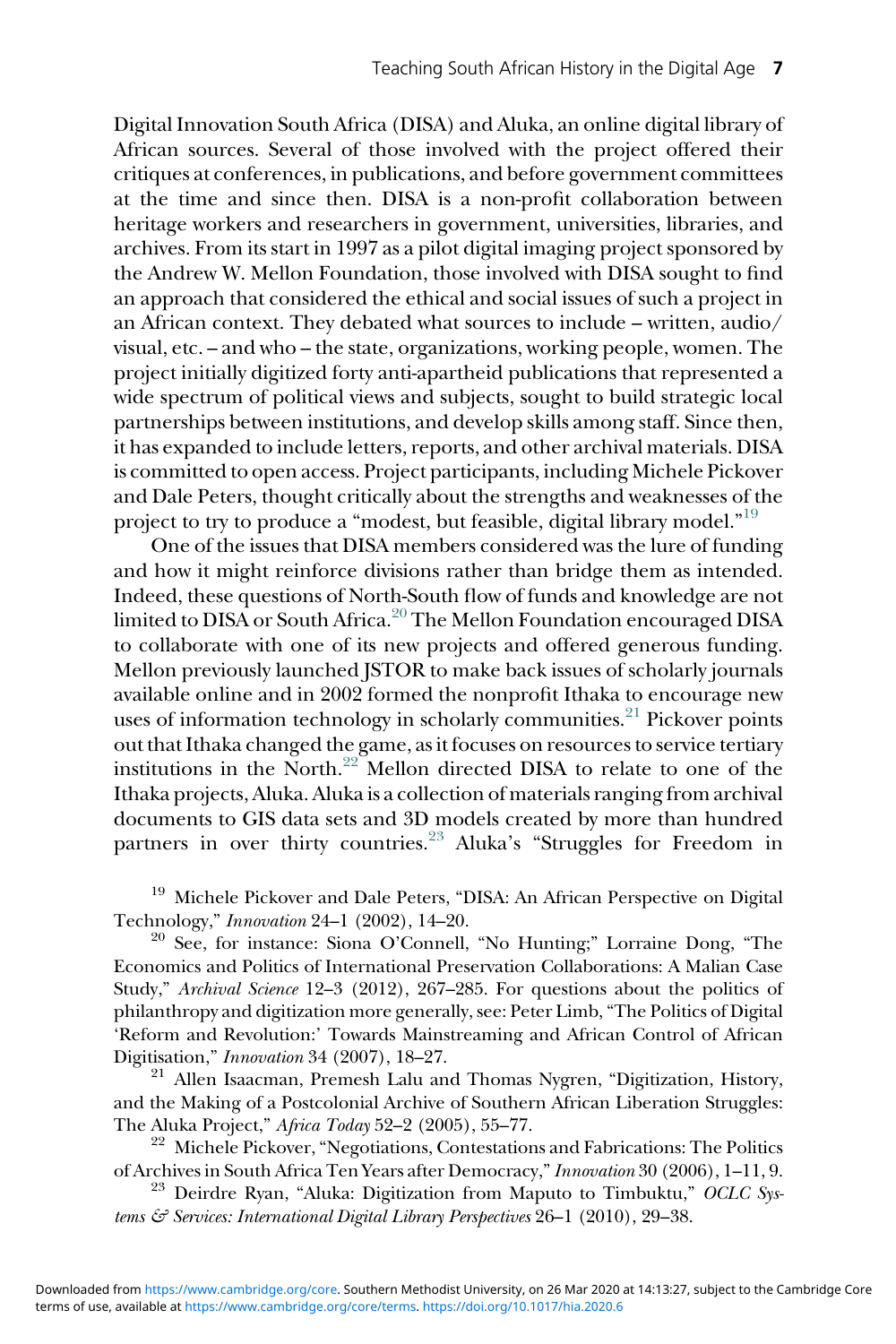Southern Africa" project was designed to preserve important documents, stimulate debate on the liberation struggle, and make the debate on archives and access to information relevant to postcolonial histories. The project was sensitive to questions about the nature of the archive and recognized that the endeavor needed to be driven by local scholars. Many initial discussions heatedly tackled the politics and economics of the collaboration.<sup>[24](#page-7-0)</sup>

But the DISA-Aluka partnership faltered with contradictory goals and as questions of ownership and audience, resultant from funding in the North, fueled concerns about information imperialism. With an eye towards unsettling seamless narratives of the liberation struggle, the partnership hoped to emphasize the transnational struggle against apartheid and use specialist, local scholars to source rare materials for the project – objectives that historian Keith Breckenridge argues ultimately undermined each other and slowed the pace of the project, which frustrated funders.  $25$  Pickover contends that Aluka pushed DISA towards a "one-dimensional repression/ resistance narrative mainly aimed at an undergraduate studies audience in the USA."<sup>[26](#page-7-2)</sup>

Despite sensitivity to the economics and politics of this transnational collaboration, the third goal of developing expertise in digital imaging among South Africa-based librarians and archivists fell short. Mellon advised DISA to emphasize building content over capacity building and promised financial returns to southern Africa hardly materialized. DISA originally envisioned a future in which it would serve as an umbrella body for digitization in the region, but expressed concern that it had been reduced to a production center. The collaboration agreement signed by the University of KwaZulu-Natal and Ithaka gave Aluka license to all of DISA's content, but the rights to documents housed in Northern archives would have to be negotiated for. It quickly became clear that the flow of data from the South would be unrestricted and immediate, but the flow from the North carefully licensed to protect the North.<sup>[27](#page-7-3)</sup>

In the wake of the breakdown of the partnership, digital archival production in South Africa all but collapsed and is only slowly recovering (important exceptions to be discussed below). DISA's server has been

<span id="page-7-0"></span> $24$  Isaacman et al., "Digitization, History, and the Making of a Postcolonial

<span id="page-7-1"></span>Archive." 25 Isaacman et al., "Digitization, History, and the Making of a Postcolonial Archive;" Keith Breckenridge, "The Politics of the Parallel Archive: Digital Imperialism and the Future of Record-Keeping in the Age of Digital Reproduction," Journal of Southern African Studies 40-3 (2014), 499-519.

<span id="page-7-2"></span> $26$  Michele Pickover, "Patrimony, Power and Politics: Selecting, Constructing and Preserving Digital Heritage Content in South Africa and Africa," paper presented at IFLA WLIC (Lyon, 2014), http://library.ifl[a.org/1023/1/138-pickover-en.pdf,](http://library.ifla.org/1023/1/138-pickover-en.pdf) 10.

<span id="page-7-3"></span><sup>27</sup> Breckenridge, "The Politics of the Parallel Archive;" Pickover, "The DISA Project;" Lucius Bavusile Maaba, "The History and Politics of Liberation Archives at Fort Hare," PhD dissertation, University of Cape Town (Cape Town, 2013), 237–238.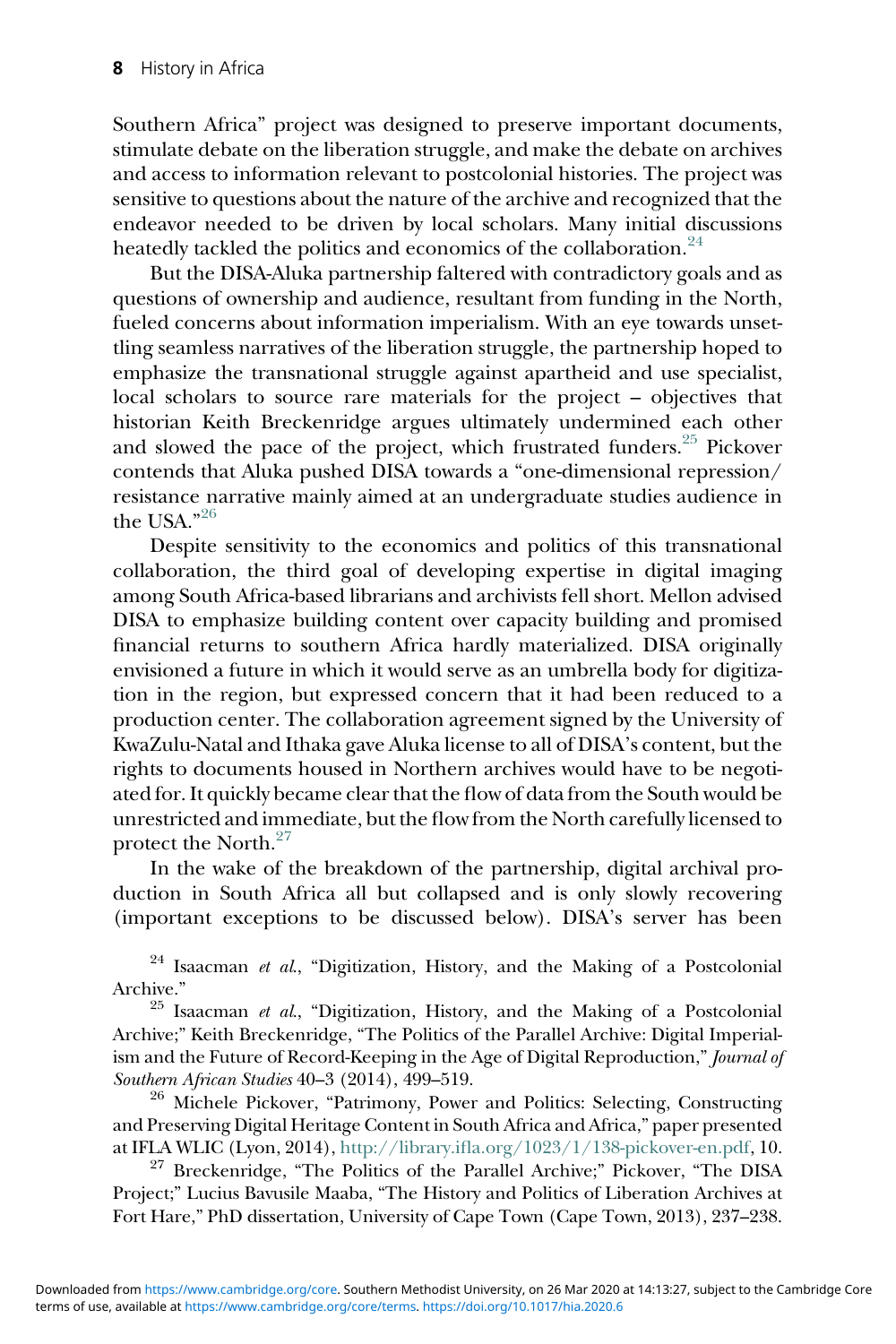unreliable at best and runs with unpaid support. The Aluka materials are freely available (except for telecom costs) to not-for-profit institutions in Africa, but not the general public.<sup>[28](#page-8-0)</sup> Breckenridge is not alone in pointing to the lull in new digitization projects. The quantity of digital resources for African Studies might be described as a "critical mass" but questions about their nature remain forefront.<sup>[29](#page-8-1)</sup> Limb highlights that despite advances in the North, "there has been relatively slow growth of open access digital libraries" that go beyond aesthetically pleasing image galleries and exhibits. $30$ 

Breckenridge argues that the expansion of the internet "rubbishes many of these foundational claims about the politics of the documentary archive." He contends that seeing such projects as "digital imperialism" obscures the actual nature of difficulties in international collaborations and is ultimately unhelpful. Championing a return to digitization free from the subject constraints of the DISA-Aluka project, he points out the digital resources produced in the North and available online function as a massive gift economy in which South Africa should participate.<sup>[31](#page-8-3)</sup> But the warnings of Pickover, Lalu, and others suggests we must remain cognizant of the nature of these gifts and unintended messages to students, scholars, and citizens.

The DISA-Aluka project and the willingness of so many of its participants to share their experiences and critiques – and archive their processes – offer lessons to new collaborators. We are thinking about some of the same questions: how do we share knowledge without exploiting/being exploited? How do we partner to address the digital divide rather than reinforce?<sup>[32](#page-8-4)</sup>

There is growing sensitivity around collaboration and questions of intellectual imperialism with emphasis on partnerships rather than aid. $33 \text{ Cogni-}$  $33 \text{ Cogni-}$ zant of the potential and perils of these relationships, the African Studies Association in the US and various universities have created "best practices" documents for research ethics for Africanist researchers.<sup>34</sup> Educational

<span id="page-8-2"></span><span id="page-8-1"></span><span id="page-8-0"></span><sup>28</sup> Breckenridge, "The Politics of the Parallel Archive."<br><sup>29</sup> Barringer *et al.*, "Introduction," 2.<br><sup>30</sup> Peter Limb, "Concluding Remarks," in: Terry Barringer and Marion Wallace (eds.), African Studies in the Digital Age: DisConnects? (Leiden/Boston: Brill, 2014), 244– 254, 245.<br> $31$  Breckenridge, "The Politics of the Parallel Archive."<br> $32$  Pickover, "Negotiations, Contestations and Fabrications," 10.<br> $33$  Joel Samoff and Bidemi Carrol, "The Promise of Partnership and Continuities

<span id="page-8-5"></span><span id="page-8-4"></span><span id="page-8-3"></span>of Dependence: External Support to Higher Education in Africa," African Studies<br>Review 47-1 (2004), 67-199.

<span id="page-8-6"></span><sup>34</sup> See, for example: African Studies Association, "ASA Ethical Conduct Guidelines" (2005), [https://africanstudies.org/about-the-asa/asa-ethical-conduct](https://africanstudies.org/about-the-asa/asa-ethical-conduct-guidelines/)[guidelines/,](https://africanstudies.org/about-the-asa/asa-ethical-conduct-guidelines/) accessed 17 July 2018; Michigan State University African Studies Center, "Faculty Guidelines for Scholarly and Professional Cooperation between Colleagues in Africa and Michigan State University" (1993), available in appendix in: Amy Jamison, Thomas Jayne, Isaac Minde, Richard Mkwandawire and Jamie Monson (eds.), Rethinking African Partnerships for Global Solutions (Alliance for African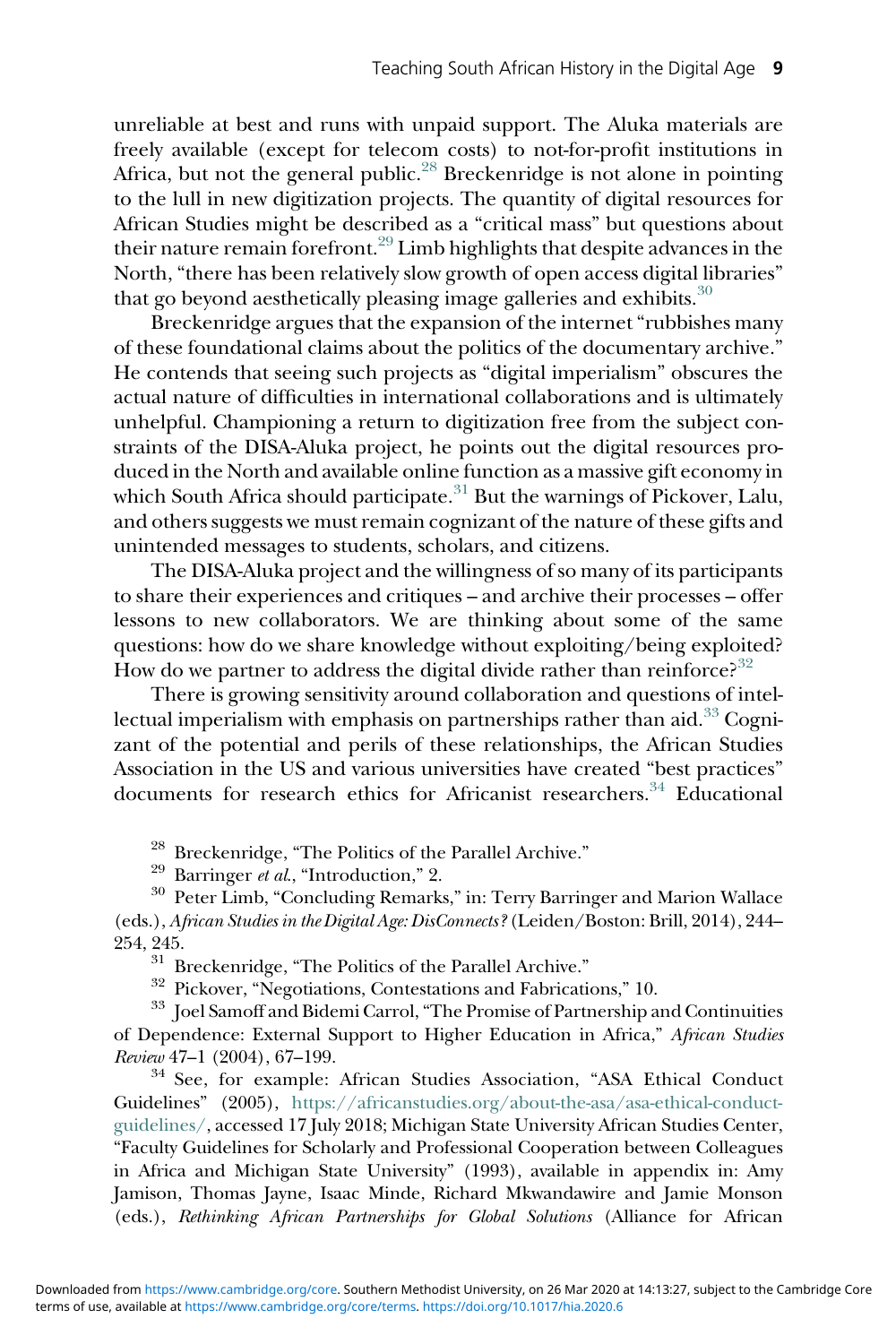councils (many of these interested in partnerships for study abroad for undergraduates) and several African Studies Centers at universities in the North partnered with African-based institutions continuously rework guidelines for developing and sustaining collaborative projects that respect individual and communal rights and "enhance the resources and capacities" of African institutions.[35](#page-9-0) Individual scholars have also identified ways to build cross-regional partnerships that can positively impact communities involved.[36](#page-9-1)

This North-South divide is not the only disconnect of interest to us – another is that of educational trends. As new generations increasingly move beyond paper research, we must address the gap between the digital and paper for students in the North and South; doing so requires bridging librarians and archivists with academics. $37$  Having access to sources requires helping students develop the skills to use those sources effectively. The student desire for quick and firm answers often first involves an internet search. Online sources and search engines can be a great help, but they are also problematic. Safiya Umoja Noble argues that search engines are discrim-inatory by nature, favoring those who design and fund them.<sup>[38](#page-9-3)</sup> This means that the process students use can be particularly dangerous. T. Mills Kelly highlights how easy it is for students to get taken in by sites ranging from questionable to outright racist with Google searches on "Adolf Hitler."<sup>[39](#page-9-4)</sup> As an example for similar dangers for topics in South African history, a Google search for "Afrikaner Day of the Vow" brings up three Wikipedia entries, one SAHO entry, several articles on debates around the renaming of the public

<span id="page-9-0"></span><sup>35</sup> See, for example: American Council on Education, "International Partnerships: Guidelines for Colleges and Universities" (2008), [https://www.acenet.edu/](https://www.acenet.edu/Documents/AppendixB-IntlPartnerships.pdf) [Documents/AppendixB-IntlPartnerships.pdf](https://www.acenet.edu/Documents/AppendixB-IntlPartnerships.pdf), accessed 19 December 2019; Michigan State University African Studies Center,"Best Practices for International Partnerships between Higher Education Institutions in Africa and Abroad," available in appendix in: Amy Jamison, Thomas Jayne, Isaac Minde, Richard Mkwandawire and Jamie Monson (eds.), Rethinking African Partnerships for Global Solutions (Alliance for African Partnership Michigan State University, 2017), [https://aap.isp.msu.edu/](https://aap.isp.msu.edu/files/4915/0169/5733/AAP_Thought_Piece_Web.pdf) fi[les/4915/0169/5733/AAP\\_Thought\\_Piece\\_Web.pdf](https://aap.isp.msu.edu/files/4915/0169/5733/AAP_Thought_Piece_Web.pdf); National Consortium for Study in Africa, "NCSA Guidelines for High Quality Study Programs in Africa" (1995); Terra Dotta, "Creating Global Partnerships," [http://www.terradotta.com/](http://www.terradotta.com/articles/article_International_Partnerships_7-21-17.pdf)

<span id="page-9-1"></span>[articles/article\\_International\\_Partnerships\\_7](http://www.terradotta.com/articles/article_International_Partnerships_7-21-17.pdf)–21–17.pdf, accessed 17 July 2018.<br><sup>36</sup> Jaimie Bleck, Chipo Dendere and Boukary Sangaré, "Making North-South

<span id="page-9-3"></span><span id="page-9-2"></span>Research Collaborations Work," *PS: Political Science & Politics* 51–3 (2018), 554–558.<br><sup>37</sup> Limb, "Concluding Remarks," 245.<br><sup>38</sup> Safiya Umoja Noble, *Algorithms of Oppression: How Search Engines Reinforce* Racism (New York: NYU Press, 2018). 39 T. Mills Kelly, "Tomorrow's Yesterdays: Teaching History in the Digital Age,"

<span id="page-9-4"></span>in: Mark Pegrum and Joe Lockard (eds.), Brave New Classrooms: Educational Democracy and the Internet (New York: Peter Lang, 2006), 213–224, 217.

Partnership Michigan State University, 2017), [http://aap.isp.msu.edu/](http://aap.isp.msu.edu/files/4915/0169/5733/AAP_Thought_Piece_Web.pdf)files/4915/<br>0169/5733/AAP\_Thought\_Piece\_Web.pdf, accessed 17 July 2018.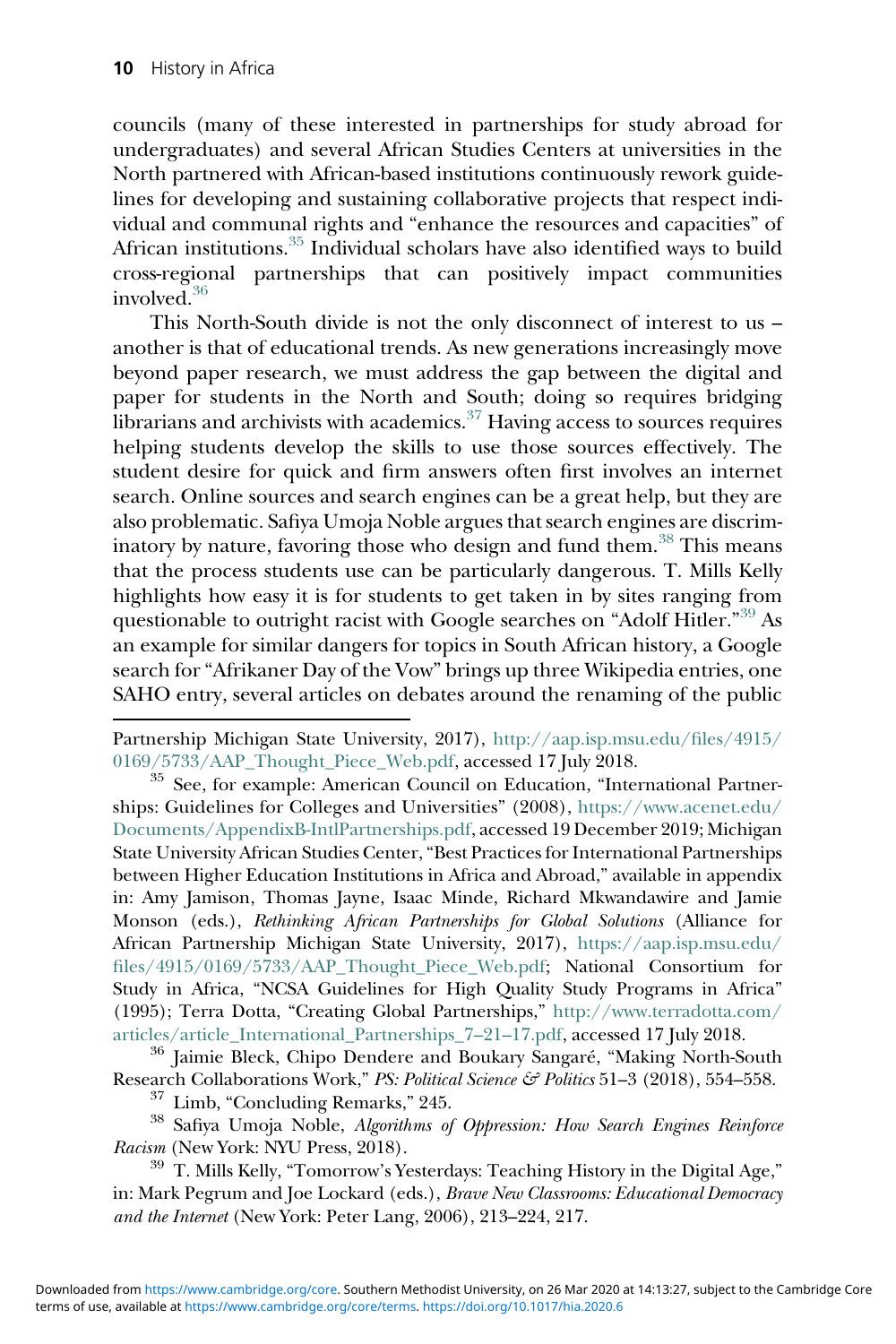holiday, and then links to the white supremacists David Duke and AfriForum within the first twenty results. Searching "Day of the Vow" returns the Duke and AfriForum sites within the first ten. $^{40}$  $^{40}$  $^{40}$  A less than diligent student may inadvertently take in racist interpretations of this historical event. Research requires critical analysis, rather than their practices of habit – calling up search engines, typing in keywords, and perusing the first results.

This is true for classrooms regardless of location. Diana Jeater warns that such access to online academic journals and digital archives in Africa alone does not eradicate global inequalities of knowledge and power. In a study in the early 2010s, she found that students at the University of Zimbabwe and Midlands State University had access but not necessarily experience in how to make use of the materials – for instance, how to discern online journal archives from online digital archives and archival collection sites from digital archives.[41](#page-10-1) Beyond the classroom and writing of history, designing projects for Northern audiences has implications for the ability of archives to contribute towards critical citizenship in southern Africa. $42$ 

The question remains the extent to which this digital shift changes research practices and opportunity in Africa. Many of the digital resources were developed in the North; in what ways are they accessed and used on the continent?  $43$  The funding of many projects encourages making the material usable and accessible beyond the academy and often with an international audience in mind, often linked to teaching units. This means students in southern Africa must "learn how to make use of these 'not-for-them' digital archives" that lack context about how and why sources are chosen for digitization and what is missing.<sup>[44](#page-10-4)</sup> For students globally, the sheer quantity can undermine learning if they are not trained in the conventions of the historical discipline. But local scholars additionally approach digital archives with a well-founded skepticism of materials archived and published by western academics. Grounding students in local modes of thought and debates challenges that hegemony, but can also disengage students from global debates. Students need to access not only the archives, but the pedagogic knowledge about how to use the materials.<sup>[45](#page-10-5)</sup>

SAHO wants to be part of changing these pedagogical, partnership, and archival trends. Their goal is to refigure the archive – to not only share vast

<span id="page-10-1"></span><span id="page-10-0"></span><sup>40</sup> Searches undertaken on 17 July 2018.<br><sup>41</sup> Diana Jeater, "Data, Data Everywhere, but Not a Byte to Think," in: Terry Barringer and Marion Wallace (eds.), African Studies in the Digital Age: DisConnects? (Leiden/Boston: Brill, 2014), 61–77, 66.

<span id="page-10-3"></span><span id="page-10-2"></span> $^{42}$  Pickover, "The DISA Project," 195.  $^{43}$  Jonathan Harle, "Dazzled by Digital? Research Environments in African Universities and Their Implications for the Use of Digital Resources," in: Terry Barringer and Marion Wallace (eds.), African Studies in the Digital Age: DisConnects? (Leiden/Boston: Brill, 2014), 39–60, 40–41. <sup>44</sup> Jeater, "Data, Data Everywhere," 66. <sup>45</sup> Jeater, "Data, Data Everywhere," <sup>67</sup>–76.

<span id="page-10-4"></span>

<span id="page-10-5"></span>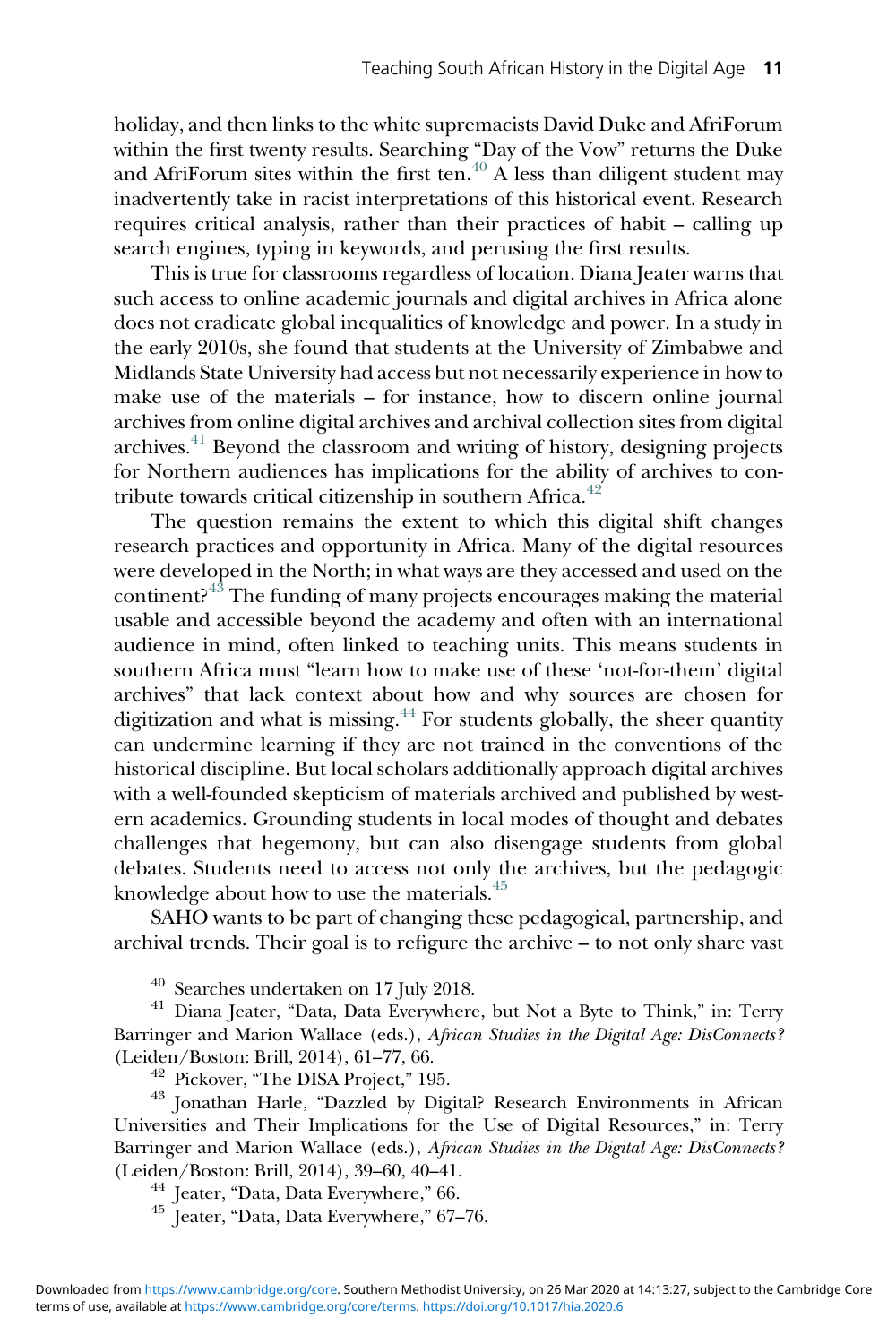documentation but also to embed the digital archives in digital histories written for public access and engagement. Bhekizizwe Peterson argues that refiguring the archive is not enough if accessibility (geographic, linguistic, and socio-economic) is not addressed and community and cultural organizations, themselves repositories of material and knowledge, struggle for survival.<sup>[46](#page-11-0)</sup> SAHO maintains an open access archive of 40,000+ documents, collected over its eighteen years through partnerships with academics and the generosity of the public. Historian Allison Drew donated documentary sources and books. Garth Benneyworth (Sol Plaatje University) contributed transcripts of Nelson Mandela's original handwritten journal from his Africa travels found in the National Archives of South Africa in Pretoria. Various members of Afrapix, including Omar Badsha, shared photographs and documents. As SAHO's reputation grew, community members and readers began to donate items to be made publicly accessible. Struggle stalwarts donated already digitized materials. They make available the valuable UNESCO General History of Africa Collection. Through collaboration with the University of KwaZulu-Natal, SAHO now hosts the entire DISA archive. The SAHO team is in the process of integrating these materials into their features and biographies to encourage accessibility and engagement with the DISA archive.

The expansion of this archive is only limited by SAHO's lack of facilities to store and digitize in large quantities. SAHO's archive operates similarly to Zotero Commons in the spirit of open access. Questions of classification and copyright are not foregrounded. The emphasis is on making materials available publicly and encouraging engagement with the documents.

Here, SAHO sought to distinguish itself by offering not just a digital archive but a digital archive embedded in digital history essays. SAHO's flagship project is the website, which offers both the archive and history written for public engagement. $47$  Students, teachers, researchers, and the wider public access it and contribute to it. In addition to the archive, it provides articles, biographies, features, and "This Day in History" entries. To date, SAHO has nearly one million pages. Since its founding, the website has become the go to source for journalists in radio, newspapers, and the national broadcaster, SABC (occasionally without attribution). Most recently it was cited when The Citizen sought facts in the face of a spat between opposition leader Mmusi Maimane of the Democratic Alliance and the African National Congress' Fikile Mbalula over apartheid legislation.<sup>[48](#page-11-2)</sup> Since

<span id="page-11-0"></span><sup>46</sup> Bhekizizwe Peterson, "The Archives and the Political Imaginary," in: Carolyn Hamilton, Verne Harris, Michele Pickover, Graeme Reid, Razia Saleh and Jane Taylor<br>(eds.), *Refiguring the Archive* (Dordrecht: Springer Netherlands, 2002), 29–37, 32–33.

<span id="page-11-2"></span><span id="page-11-1"></span> $^{47}$ <www.sahistory.org.za>.  $^{48}$  "Mbalula tries to school Maimane on Apartheid legislation," The Citizen (10 July 2018), [https://citizen.co.za/news/south-africa/1975355/mbalula-tries-to](https://citizen.co.za/news/south-africa/1975355/mbalula-tries-to-school-maimane-on-apartheid-legislation/)[school-maimane-on-apartheid-legislation/](https://citizen.co.za/news/south-africa/1975355/mbalula-tries-to-school-maimane-on-apartheid-legislation/), accessed 18 July 2018.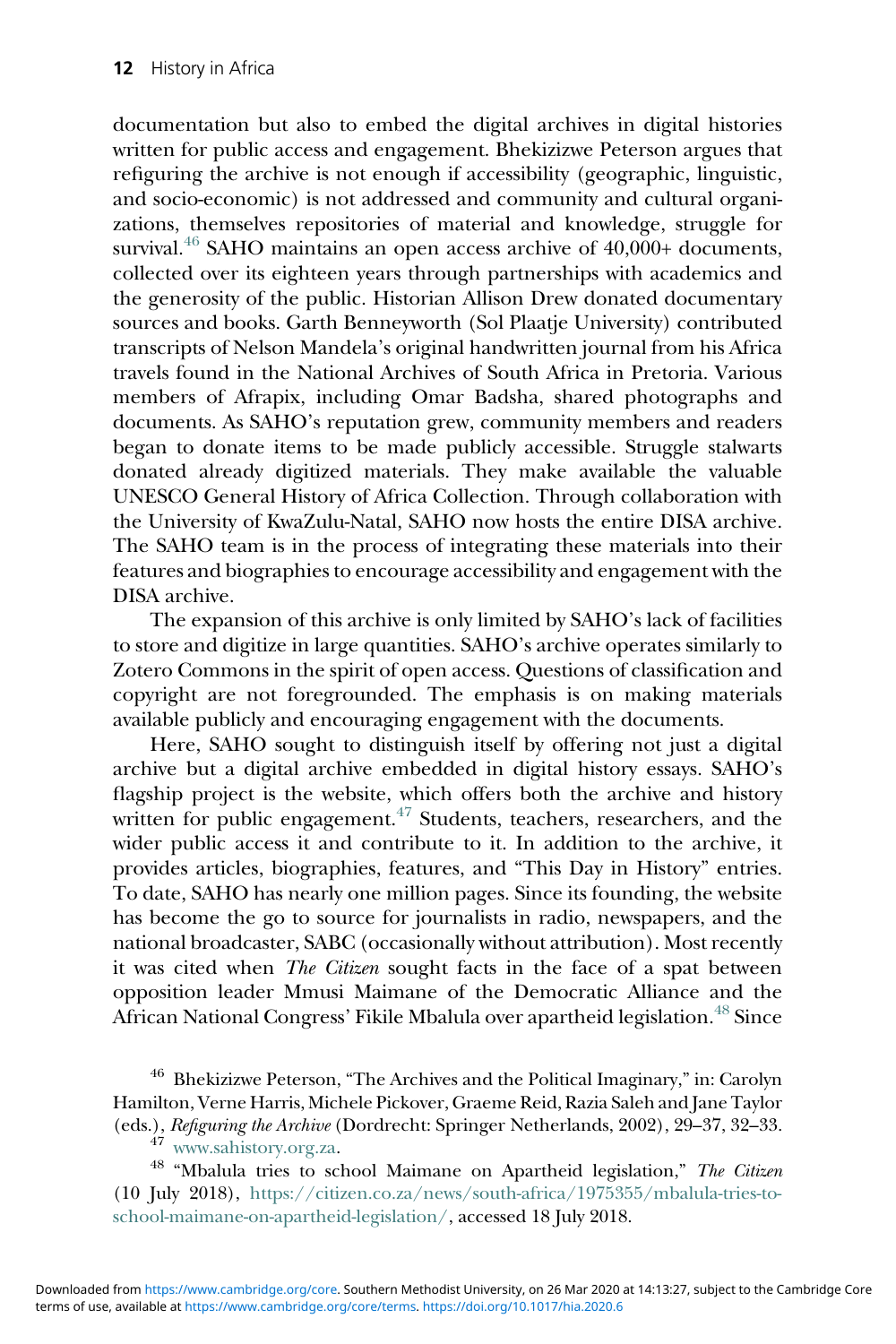2012, the website had over 60 million page views with over 5.3 million visitors in 2017 alone (up 35% from 2016). Without a dedicated media budget or fulltime marketing staff, its social media platforms (Twitter, Facebook, and Instagram) reach on average over 300,000 people per month. On heritagerelated holidays such as Youth Day and special events, the reach expands to over 400,000 people per day. In the first half of 2018, the most viewed page was the biography of the recently deceased Winnie Madikizela Mandela. Some of the other popular entries include essays on apartheid, the June 16 Soweto Youth Uprising, and Shaka Zulu.<sup>[49](#page-12-0)</sup> The SAHO history project links their essays and biographies to archival resources on its own website and partner websites, enabling the public to engage with primary sources and thus refiguring the apartheid archive through accessibility.

This is the disconnect that digital projects such as SAHO best enable us to jump – the disconnect between academic scholarship and the public. The popularity of SAHO's website is just one indication of the public demand for new histories. Jacana's"Pocket History" and "Pocket Biography"series are the most stolen books at South African booksellers – another suggestion that free history for a wider public consumption is in great demand.<sup>[50](#page-12-1)</sup> Academic history writing in South Africa has undergone tremendous change over the last several decades. A cohort of scholars inspired by the resistance of African youth in the 1970s and influenced by the historical materialist approach turned toward "history from below" and wrote against settler interpretations of histories that undervalued or ignored African cultures, kingdoms, and agency more generally. The Southern African Societies seminar series at the University of London and the History Workshop conferences at the University of Witwatersrand set out politically relevant subjects for social histories and promoted research into the lives of everyday people. Historians turned to oral sources such as the James Stuart Archive and the University of the Western Cape's People's History Project.<sup>[51](#page-12-2)</sup> Since the end of apartheid, scholarship on the liberation struggle has proliferated, some of it supported by the South African government.<sup>5</sup>

<span id="page-12-1"></span><span id="page-12-0"></span><sup>49</sup> Google Analytics, SAHO Pageviews, 1 January 2018 – 29 July 2018.<br><sup>50</sup> "Which are the Most Stolen Books at Exclusive Books?" [http://www.702.co.](https://wasscehistorytextbook.com/) [za/articles/2683/which-are-the-most-stolen-books-at-exclusive-books](https://wasscehistorytextbook.com/) (29 April 2015), accessed 18 July 2018; "The Most Shoplifted Books in South Africa: Jacana Media Launches the Hot Reads Collection," [http://bookslive.co.za/](https://theconversation.com/south-africa-wants-to-make-history-compulsory-at-school-but-can-it-97633) blog/2015/03/27/the-most-shoplifted-books-in-south-africa-jacana-media-launches-<br>the-hot-reads-collection/ (27 March 2015), accessed 18 July 2018.

<span id="page-12-2"></span> $51$  For recent historiographical reviews and analysis of history in the public sphere, see: Leslie Witz et al., Unsettled History; Hans Erik Stolten (ed.), History Making and Present Day Politics: The Meaning of Collective Memory in South Africa (Uppsala:

<span id="page-12-3"></span>Nordiska Afrikainstitutet, 2007).  $$^{52}$$  President Thabo Mbeki supported the South African Democracy Education Trust (SADET), established after the president expressed concern about the state of the historical record. SADET produced six volumes of The Road to Democracy in South Africa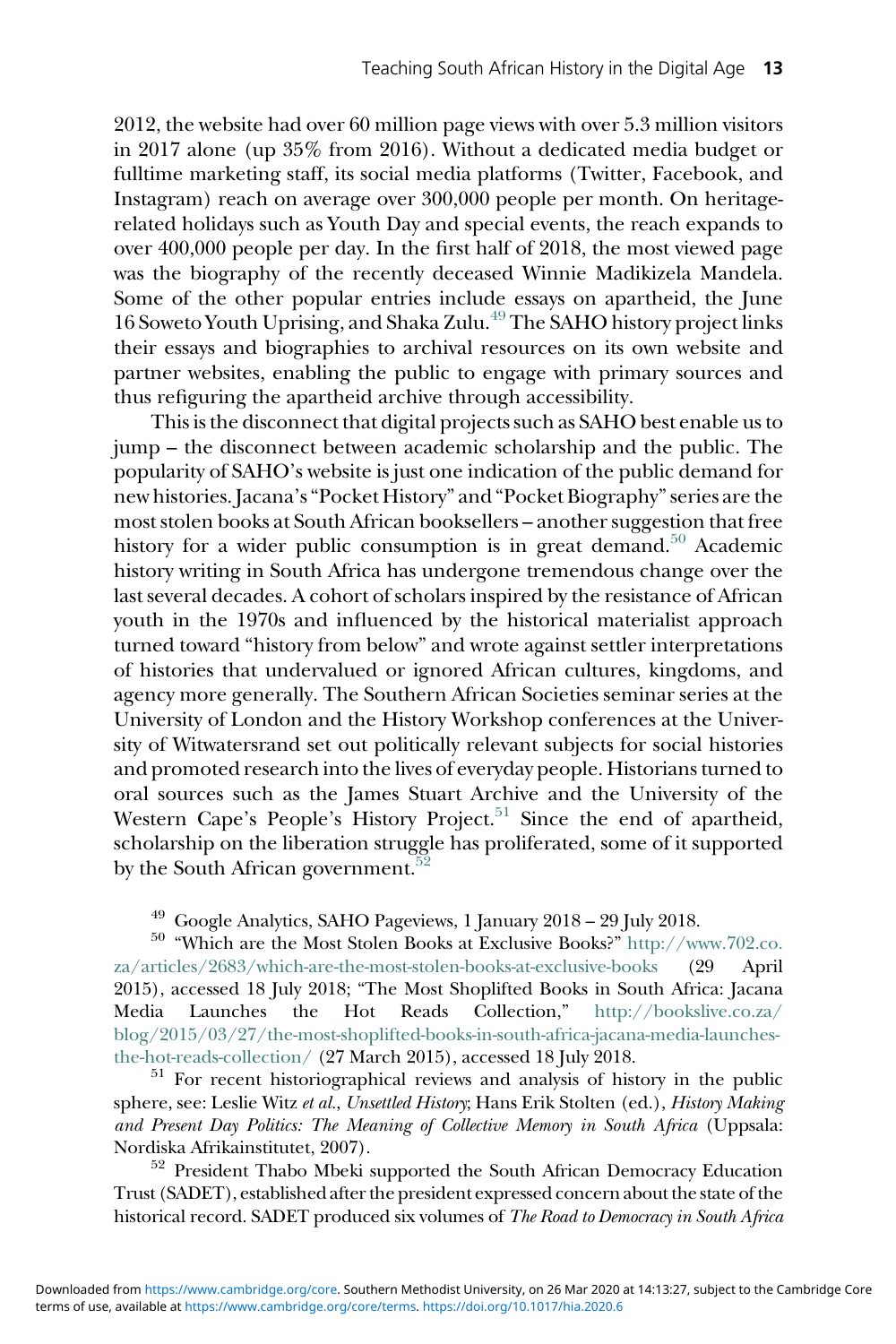But historians have been slow to get this historical knowledge to the public, an action made imperative by the use and abuse of history in contemporary policy debates around land, traditional authority, reparations for apartheid, and investigations into unnatural deaths (to name just a few). The History Workshop offered popular history days and open days with history conveyed via dance and film, but critics expressed apprehension about this compartmentalization of professional and popular. Others – Leslie Witz, Gary Minkley, and Ciraj Rassool – began to champion what they call an "engaged public history" to distinguish between popularizing history (making academic history available to public) and a public history that engages with the public to open up debates about pasts.<sup>[53](#page-13-0)</sup> The SAHO virtual internship pairs academic historical educators and their students with SAHO team members to popularize history, both for the audience and the students participating. Just as engaging with local and global debates is a skill to be developed, so is writing for larger public audiences.

## SAHO and Digital Africa in the Classroom

The debates around digitization of African archival material have dominated discussions around the digital in South African history. Here, we want to move beyond the archives and into classrooms and lecture theaters. As Tona Hangen recently pointed out,"the digital" has moved into the mainstream of the historical field and "the digital" includes everything from "archival digitization, electronic publishing and reading formats, and new modes of scholarship that employ computing and technology integrally. Yet how these rapid transformations might best be incorporated into history classrooms remains an unsettled issue." [54](#page-13-1) T. Mills Kelly, a specialist in historical teaching and learning, argues that for technology to be useful in the classroom it must be connected to specific learning outcomes.<sup>[55](#page-13-2)</sup> In an age of expanding technology and increasing availability of digital archives, digital collections, and digital historical representations, learning outcomes in the history classroom must be not only about developing historical methodologies and ways of thinking. They must include the cultivation of a critical approach to historical information on the web.

covering decades from 1960 as well as international and African solidarity. These are far from exhaustive and were not without controversy, but attempt to cover rural struggles and the diverse organizations that contributed to the liberation struggle in South Africa. SADET also published some of the oral history accounts recorded as part of research (some of which are available on their website). Other scholarly efforts consider the ANC, Mkhonto weSizwe, the United Democratic Front, the ideas of Black

<span id="page-13-2"></span><span id="page-13-1"></span><span id="page-13-0"></span>Consciousness, gender in the struggle, and beyond.  $\frac{53}{100}$  Witz, Minkley and Rassool, Unsettled History, 6–15.  $\frac{54}{100}$  Tona Hangen, "Historical Digital Literacy, One Classroom at a Time," Journal of American History <sup>101</sup>–4 (2015), 1192–1203, 1192. <sup>55</sup> Kelly, "Tomorrow's Yesterdays," 214.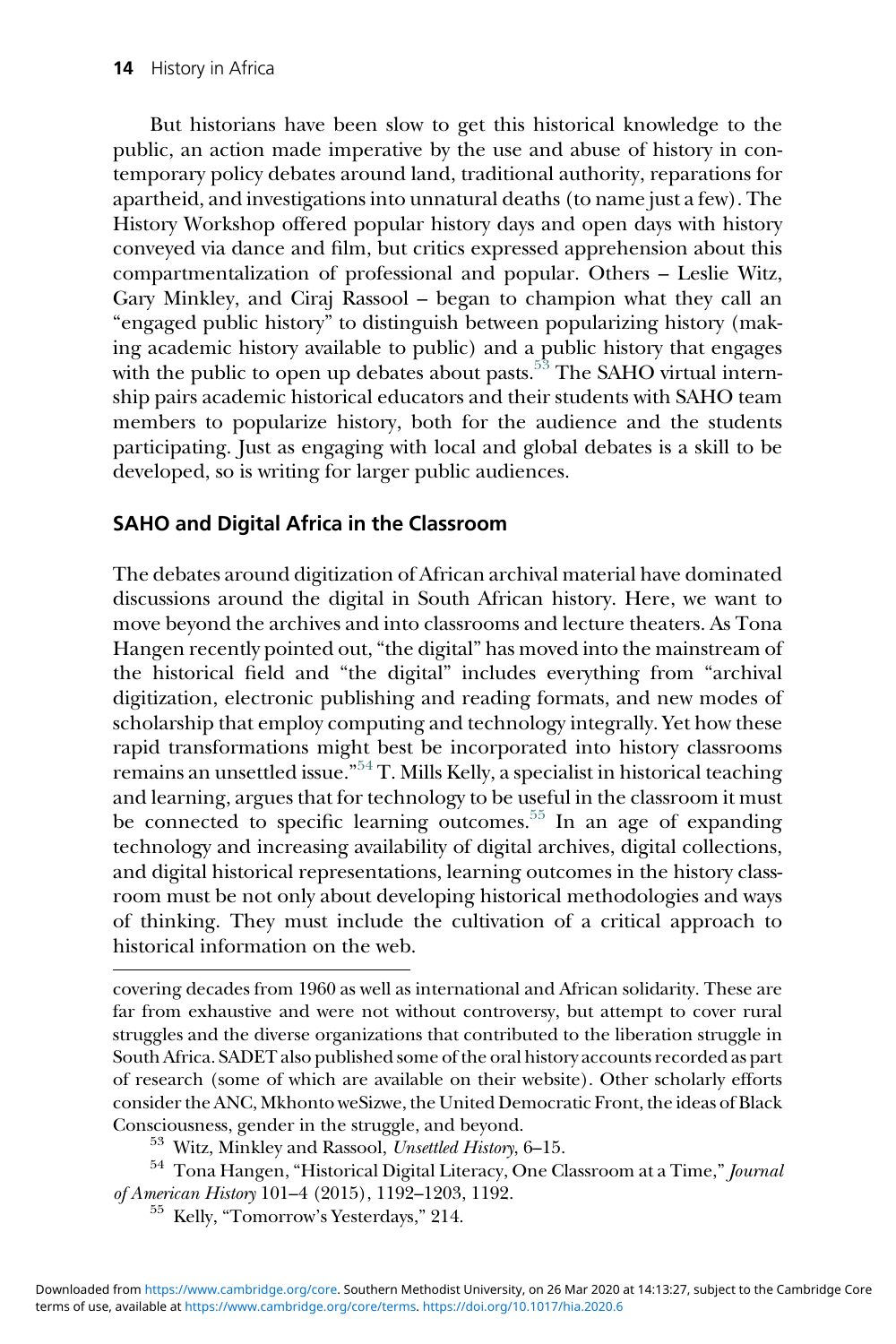Curriculum design and course instruction within the field of African history has long used the digital for a number of learning outcomes, though the number and availability of digital tools and archives pale in comparison to resources for European and American history.<sup>56</sup> Chris Saunders began using the Aluka Struggles for Freedom in Southern Africa documents in several courses at the University of Cape Town from its initial access to universities in South Africa in  $2007<sup>57</sup>$  $2007<sup>57</sup>$  $2007<sup>57</sup>$  Some of the digital archives often used by history educators of South Africa include the various collections digitized by single holders such as the South African History Archive, the University of Witwatersrand Historical Papers, and the Gandhi-Luthuli Documentation Centre, or the topically based digital collections assembled from several repositories such the  $Traces$  of Truth project.<sup>58</sup> The Five Hundred Year Archive Online Project, in development, aims to stimulate research into the longer South African past by promoting understandings of archival possibilities through the digitization of physical objects, sonic items, and texts – in ways that transcend disciplinary interpretations and colonial classifications.<sup>59</sup> These digitization achievements in South Africa are important exceptions to the decline in projects pointed out earlier.

A number of digital collections, including the African Activist Project, Forward to Freedom: The History of the British Anti-Apartheid Movement, and the Nordic Documentation on the Liberation Struggle in Southern Africa, document the international struggle to end apartheid. $60$  Other digital collections covering the wider continent include the African Online Digital Library (products of collaborations between Michigan State University and Africabased researchers) and the digitized projects emerging out of the British Library Endangered Archives Program, such as the Rescuing Liberian History: Preserving the Personal Papers of William V.S. Tubman. Visual source collections include the poster galleries at Northwestern University and Indiana University and "Africa Focus" from the University of Wisconsin.[61](#page-14-5)

<span id="page-14-0"></span><sup>56</sup> Trevor Getz, A Primer for Teaching African History: Ten Design Principles (Durham NC: Duke University Press, 2018), 128.<br><sup>57</sup> Chris Saunders and Andrew Deacon, "Aluka Exercises: Learning through

<span id="page-14-1"></span>Describing Historical Documents," Aluka Award report (2007), [http://psimg.jstor.](http://ewn.co.za/2018/05/31/task-team-recommends-history-be-made-compulsory-at-schools-from-2023)<br>org/fsi/img/raw/pdf/2007\_Chris\_Saunders\_report.pdf, accessed 18 July 2018.

<span id="page-14-2"></span><sup>58</sup> [www.saha.org.za;](http://africanactivist.msu.edu/document_metadata.php?objectid=32-130-153D) [http://www.historicalpapers.wits.ac.za/?digitalSelection/U/](http://library.ifla.org/1023/1/138-pickover-en.pdf); [http://scnc.ukzn.ac.za/](http://blog.historians.org/2016/08/teaching-with-digital-history/); [http://www.historicalpapers.wits.ac.za/index.php?11/P/](http://psimg.jstor.org/fsi/img/raw/pdf/2007_Chris_Saunders_report.pdf)

<span id="page-14-3"></span>[Truth-and-Reconciliation-Commission-\(TRC\)-Project](http://psimg.jstor.org/fsi/img/raw/pdf/2007_Chris_Saunders_report.pdf), both accessed 18 July 2018.<br><sup>59</sup> [http://www.apc.uct.ac.za/apc/research/projects/](http://journalofdigitalhumanities.org/32/a-distinction-worth-exploring-archives-and-digital-historical-representations/)five-hundred-year-archive, accessed 20 December 2019.

<span id="page-14-4"></span> $60$  For a review of these, see: Peter Limb, Richard Knight and Christine Root, "The Global Antiapartheid Movement: A Critical Analysis of Archives and Collections," Radical History Review 119 (2014), 161–177.

<span id="page-14-5"></span> $61$  AODL includes projects on Ajami in the Senegambia, Qadiri Community of Buh Kunta, and Everyday Islam in Kumasi, among others. [http://www.aodl.](https://granta.com/how-to-write-about-africa/) [org/;](https://granta.com/how-to-write-about-africa/) [https://eap.bl.uk/search/site?f%5B0%5D=ss\\_simpli](https://eap.bl.uk/search/site?f%5B0%5D=ss_simplified_type%3AProject)fied\_type%3AProject; [http://www.indiana.edu/~libsalc/african/Digital\\_Somali\\_Library/digibks.html](http://www.indiana.edu/~libsalc/african/Digital_Somali_Library/digibks.html);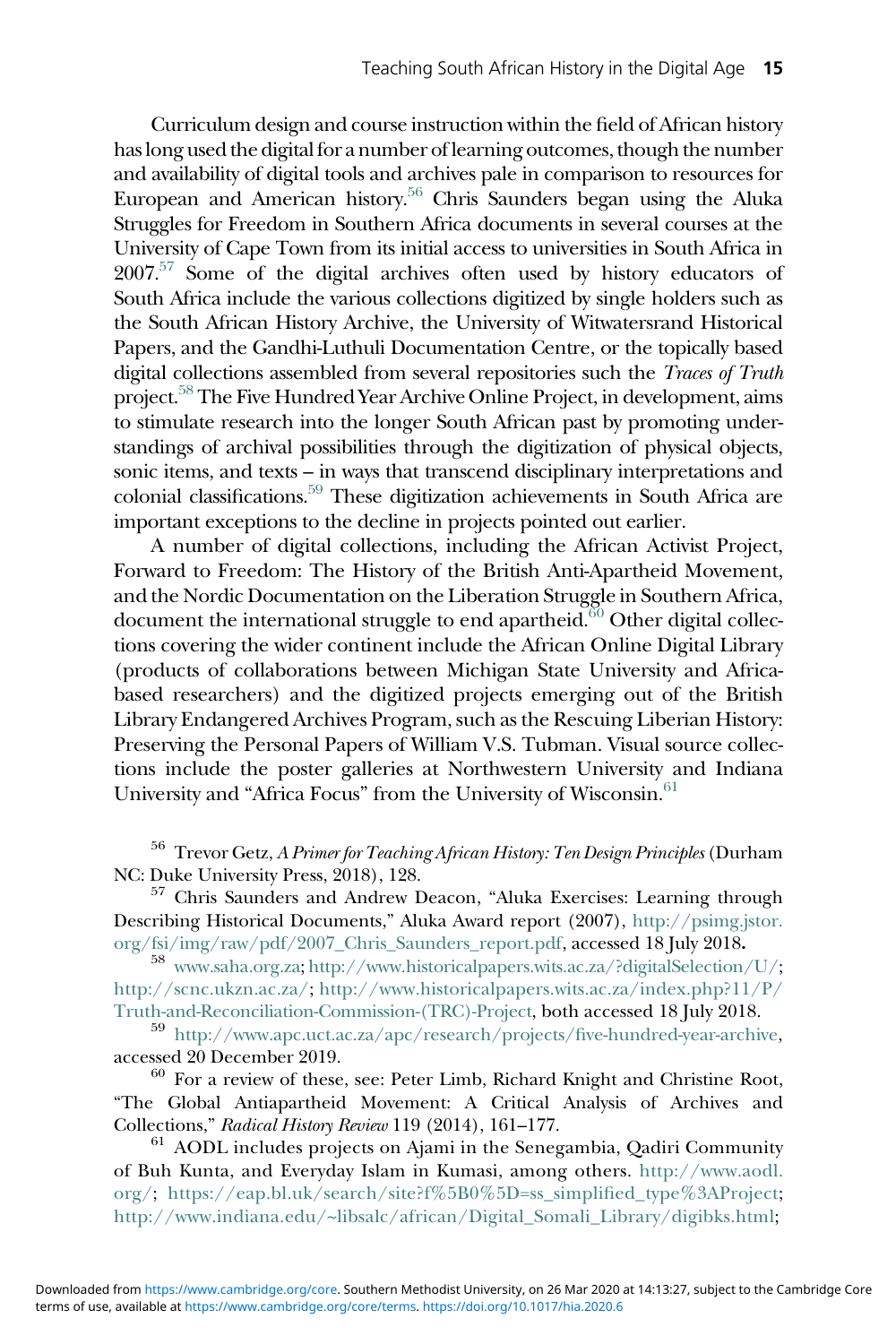Several digital historical representations most known among historians of South Africa are the Google Institute's projects with institutions and archives such as the South African History Archive, the Nelson Mandela Foundation, and the Steve Biko Foundation. These online exhibits on topics such as "Detention without Trial in John Vorster Square" and "Steve Biko: The Black Consciousness Movement" make archival documents such as posters, diaries, and trial records publicly available alongside contextual essays.<sup>[62](#page-15-0)</sup>

A number of these digital archives and historical representations include lesson plans for primary and secondary educators that are adaptable for university-level classes. Voyages: The Transatlantic Slave Trade Database, first published on CD-ROM in 1999 and subsequently online, gives students access to data on slave voyages and enables them to conduct their own research.<sup>[63](#page-15-1)</sup> The *Overcoming Apartheid, Building Democracy* site includes primary sources (particularly, new oral history interviews) alongside lesson plans and essays.[64](#page-15-2) Historians based in Ghana, Sierra Leone, The Gambia, Nigeria, and the diaspora designed the West African Senior School Certificate Examination History Textbook with sample lectures for teachers, links to digital resources, and a history textbook for West African students taking the West African Senior School Certificate Examination.<sup>[65](#page-15-3)</sup> Beyond these lesson plans, the podcast Africa Past and Present has become a powerful tool for connecting students with African perspectives and voices and

<span id="page-15-3"></span>Green, Vincent Hiribarren and Ben Kye-Ampadu, History Textbook: West African Senior School Certificate Examination (2018), [https://wasscehistorytextbook.com/,](https://wasscehistorytextbook.com/) accessed 3 February 2019.

<https://uwdc.library.wisc.edu/collections/africafocus/>; [https://www.library.north](https://www.library.northwestern.edu/libraries-collections/herskovits-library/collection/posters.html) [western.edu/libraries-collections/herskovits-library/collection/posters.html,](https://www.library.northwestern.edu/libraries-collections/herskovits-library/collection/posters.html) all accessed 18 July 2018.  $\frac{62}{\text{https://artsandculture.google.com/exhibit/detection-without-trial-in-john-}}$ 

<span id="page-15-0"></span>[vorster-square/gQ](https://artsandculture.google.com/exhibit/detention-without-trial-in-john-vorster-square/gQ-1o9MM?hl=en)–1o9MM?hl=en; [https://artsandculture.google.com/exhibit/](https://artsandculture.google.com/exhibit/AQp2i2l5?hl=en)  $\text{AQp2i2l5:hl=en, both accessed 18 July 2018.}$   $^{63}$  For more on the ASTD and related databases, see: Daryl Williams, "Digital

<span id="page-15-1"></span>Approaches to the History of the Atlantic Slave Trade," in: Thomas Spear, Peter Mitchell, Kathryn de Luna, Olufemi Vaughan, Peter Limb and Richard Waller (eds.), African Histories: Methods, Sources, and Historiographies 1 (New York: Oxford University Press, 2019), 866–879.

<span id="page-15-2"></span> $^{64}\,$ [http://overcomingapartheid.msu.edu/.](http://overcomingapartheid.msu.edu/) Other digital tools for the primary and secondary educators include Michigan State University's African Studies Center and MATRIX Center for Digital Humanities and Social Sciences' "Exploring Africa," which includes lesson plans on Africa from social sciences and humanities perspectives [\(http://exploringafrica.matrix.msu.edu/](http://exploringafrica.matrix.msu.edu/)) and Northwestern's Winterton Collection of East African Photographs, which includes a lesson plan on East Africa [\(http://](http://winterton.library.northwestern.edu/classroom.html) [winterton.library.northwestern.edu/classroom.html](http://winterton.library.northwestern.edu/classroom.html)), all accessed 18 July 2018.<br><sup>65</sup> Nwando Achebe, Samuel Adu-Gyamfi, Joe Alie, Hassoum Ceesay, Toby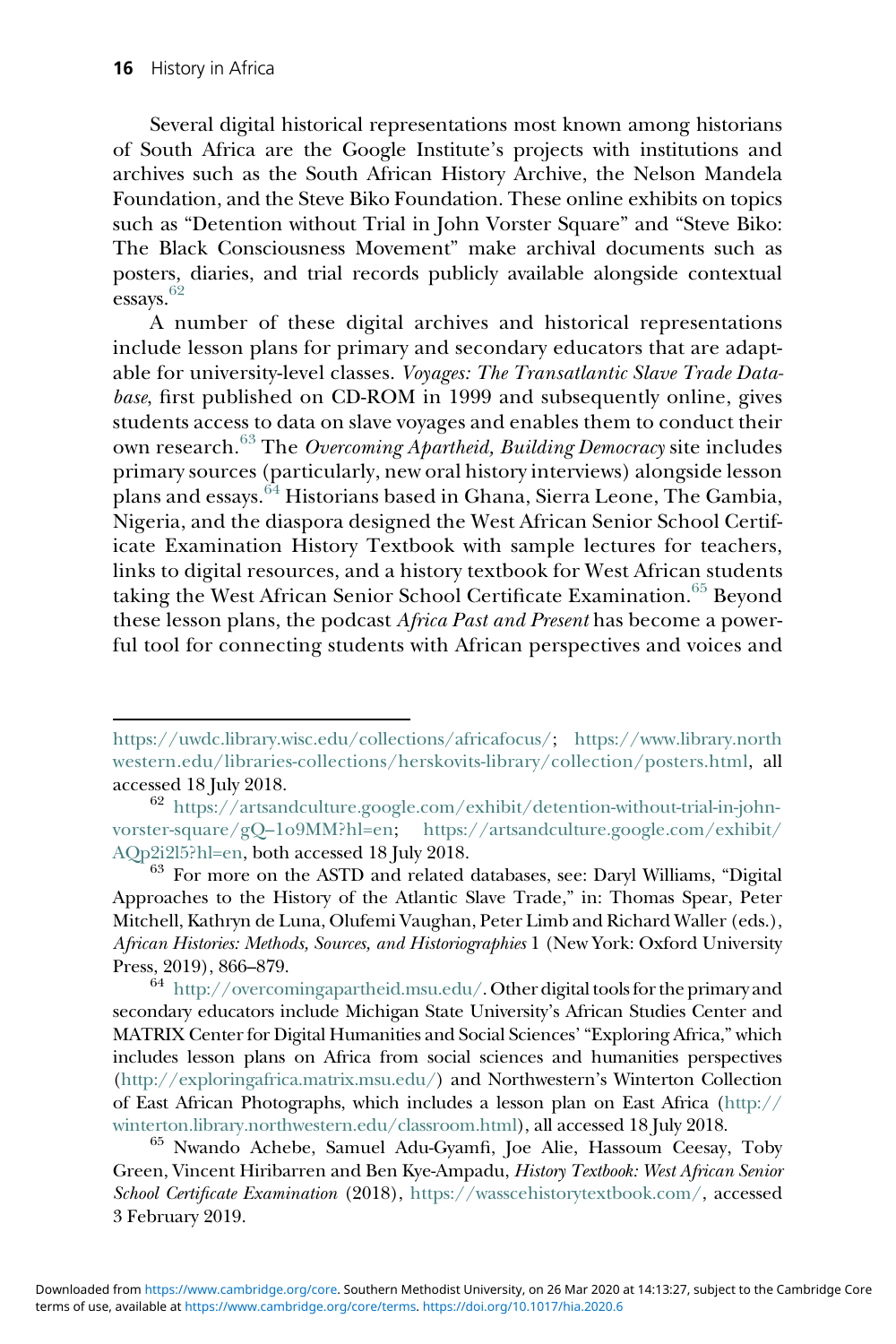nearly every instructor sends their students to the popular Africa is a Country.[66](#page-16-0)

SAHO's work is thus part of this global movement for the production of free scholarly and educational content about Africa and by Africans. The website exists for general educational purposes, but SAHO's mission goes beyond that to provide curriculum and develop historical skills among students. This is true of their work within South Africa and with students abroad. SAHO's educational projects are aimed at all ages. Beyond the "History Classroom" curriculum and tertiary partnerships to be discussed below, other educational initiatives include the Annual Albert Luthuli Oral History Project for school learners and a planned skills training project for liberation struggle veterans to train them to write their autobiographies and interview other veterans. SAHO has already published several memoirs of struggle veterans; they hope this series will expand with such training.  $67$ 

SAHO's "History Classroom" curriculum was developed in partnership with South Africa's Department of Basic Education "Curriculum and Policy Statement" (CAPS) to strengthen the teaching and learning of history at South African schools. The writers included former teachers familiar with CAPS then working with SAHO as interns during their postgraduate studies. The "History Classroom" consists of free downloadable history material including lesson plans and a range of resources for use in the classroom. The material covers all required topics from Grade 4 through Grade 12 (pri-mary and secondary grades of general education).<sup>[68](#page-16-2)</sup> For instance, the Grade 6 lesson plans cover the "Kingdoms of southern Africa: Mapungubwe, Thulamela, and Great Zimbabwe," "Explorers from Europe find southern Africa," "Democracy and the Constitution," and "Medicine through Time." These are designed to highlight African civilizations that thrived prior to colonization and push back against popular misconceptions about historical African societies. The unit on European exploration carefully positions the trade center of Mapungubwe within a global context of growing trade and travel. The lessons also include glossaries, references, and potential sources to follow for activities.

Some of the curriculum pages are the most widely viewed on the site. In the first half of 2018, the most popular lessons were those that looked beyond South Africa, on the Great Depression and civil society protests in the 1960s. SAHO is currently developing a mobile application that would enable

<span id="page-16-0"></span><sup>66</sup> [www.africasacountry.com;](http://www.africasacountry.com) Peter Alegi, "Podcasting the Past: Africa Past and Present and (South) African History in the Digital Age," South African Historical Journal 64–2 (2012), 206–220; Getz, A Primer for Teaching African History, 132–133.<br><sup>67</sup> Michael Dingake, *Better to Die on One's Feet* (Cape Town: South African History

<span id="page-16-2"></span><span id="page-16-1"></span>Online, 2015); Fanele Mbali, In Transit - Autobiography of A South African Freedom Fighter (Cape Town: South African History Online, 2012); Sindiso Mfenyana, Walking with Giants (Cape Town: South African History Online, 2012).<br><sup>68</sup> <http://www.sahistory.org.za/classroom>.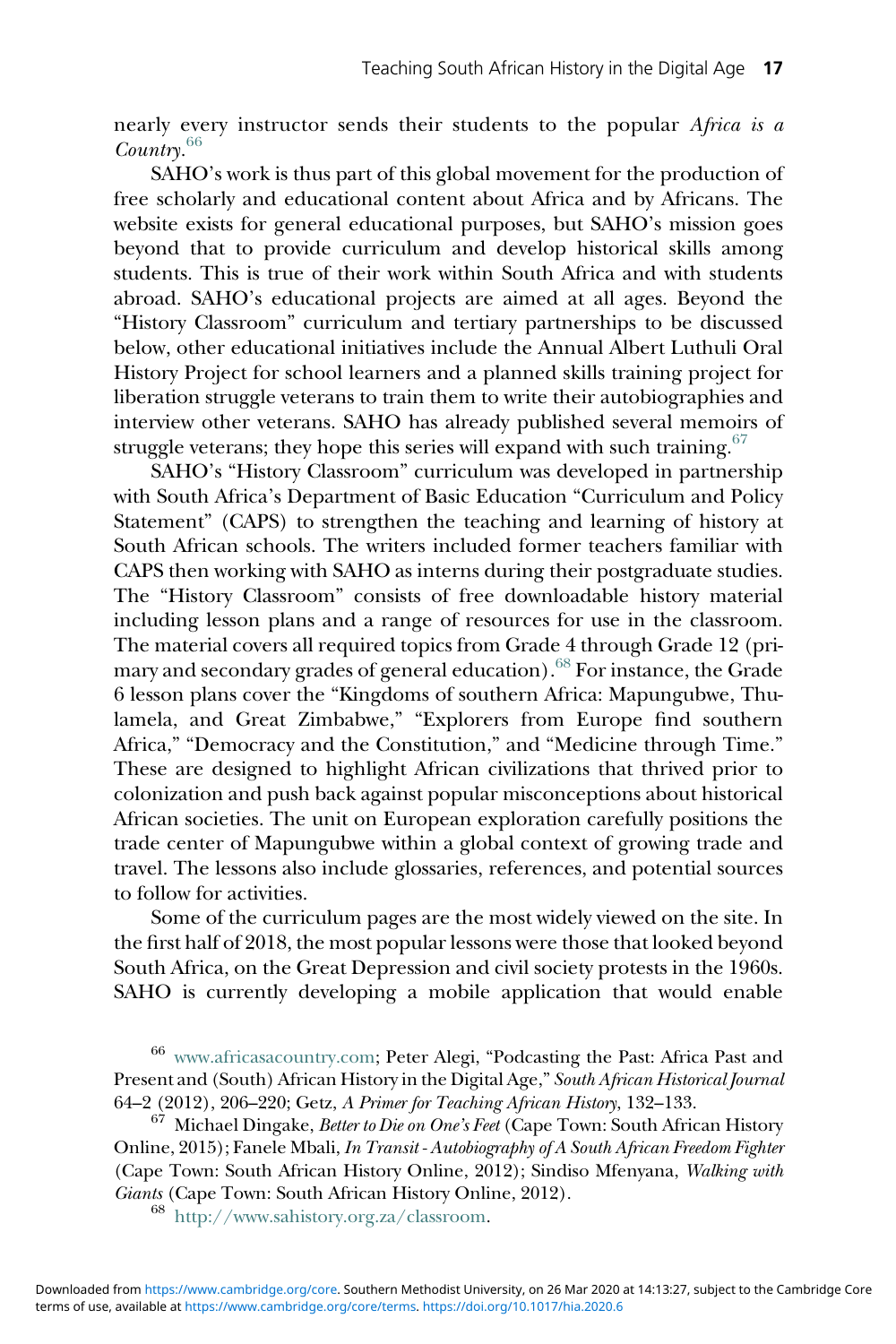students, teachers, and parents to access this material offline. SAHO also plans to produce a series of interactive presentations with suggested methodologies and lesson plans designed to cover South African history topics newly introduced to the post-1994 history curriculum, including pre-colonial South African history such as debates surrounding the Mfecane, the historiography of which might be unfamiliar to in-service teachers trained prior to the end of apartheid.

SAHO's expansion was possible because of the strong tertiary (university) partnerships. Working with three Western Cape universities, SAHO brings university and postgraduate students into the intern program. The interns create new content and develop skills in history, technology, and data management. Since its commencement in 2012, over hundred students have served in internships ranging from six to twelve months while receiving stipends funded in a variety of fashions. They come from departments of history, IT, and design and include former history educators. But not all interns come through these departmental connections. During the #Fees-MustFall protests, a number of young activists went to SAHO to look at past student activities. Out of that grew a project about the history of student movements in South Africa and the #FeesMustFall movement on the SAHO website. Thierry Luescher, then with the University of Free State and now the Human Sciences Research Council, learned about SAHO's Fallist project and reached out to SAHO to propose they work together to undertake a more in-depth project, funded by the Mellon Foundation. Several of those activists are now Master and PhD students formally interning with SAHO to create a new feature on student activism for the site. What started out as a small project on SAHO's website has become a major research project with the materials available online.

Beyond the partnerships with local universities and those in North America, SAHO works to build South-South connections. The team has laid the groundwork to build SAHO into an African history and heritage project through working with the interns. The long-term objective is to build a network of historians and institutions across the continent to create a continent-wide history website. In the short term, SAHO works with student interns from elsewhere in Africa studying at universities in South Africa to add new material on Africa to the SAHO website. SAHO has sought out partnerships to expand their reach, such as that with a former SAHO intern Dr. Memory Biwa to launch a Namibian History Online (NAHO). But this and similar efforts with Zimbabwean academics falter due to lack of funding to employ full-time project coordinators.

Moving beyond the African continent, SAHO is embarking on a partnership with the University of Buenos Aires to translate material on the SAHO website into Spanish, Portuguese, and French as part of their program to decolonize their curriculum so that people in South America, especially those on the continent with roots in Africa, can begin to relate to Africa and African history. This partnership will include joint research projects on Africa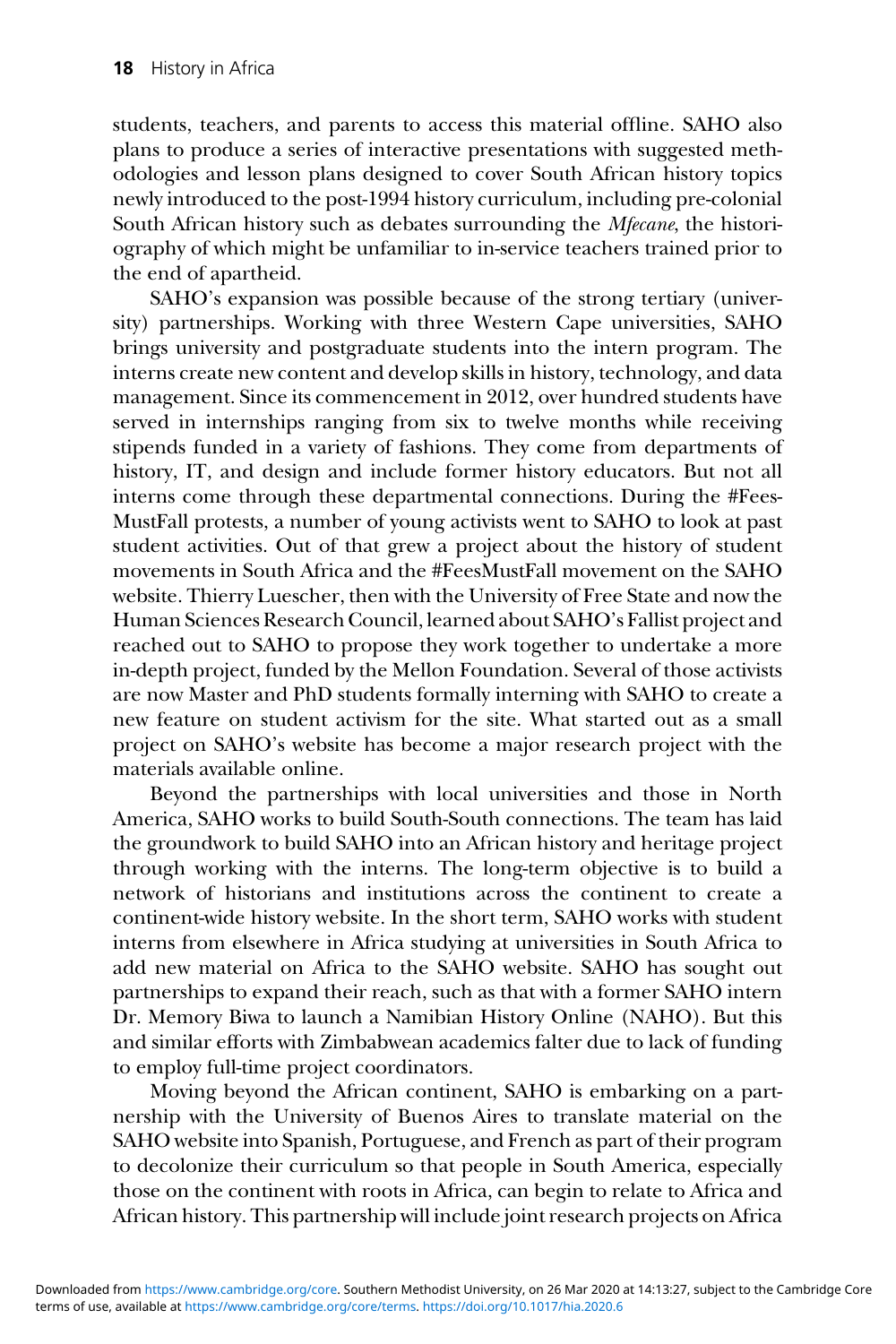that would bring together scholars from across the two continents. This project in the next five years will help those in southern Africa to become aware of the effort to build a Pan African identity and also become an additional educational and cultural platform for African and South American scholars.

### The SAHO-SMU Virtual Internship

SAHO also helps develop the historical skills of university students abroad in this North-South virtual internship in which Northern-based students get put to work for SAHO. The SAHO virtual internship is the centerpiece of Jill Kelly's "History of South Africa" course, taught face-to-face annually with relatively small class sizes (under thirty students). Most of the enrolled students are not history majors or even humanities majors; the course design is intended to introduce them not only to South African history but also to require them to think about how history has been written and how it can be presented to public audiences. As a historian, Kelly's pedagogical goals are twofold: to get students to think like a historian (and perhaps even be excited about doing so) and to develop the research and writing skills that will assist them in the disciplines and careers of their choice.

But as a historian of Africa, one adds an additional goal: to get students to think of Africa as place to be engaged with, rather than acted upon. Soske, who first partnered with SAHO in the internship, described similar motivations:

I was inspired by relationships as a mode of coming to know a country and its history. While it is not possible for students to visit South Africa in a term (and most of our students have never been there), the use of Skype can allow students to build an ongoing, meaningful collaborative relationship and through that relationship come to understand aspects of South African history in a different fashion than is allowed by the reading of texts. It was a way of making the connection to the country and its past more meaningful and real.<sup>69</sup>

Thinking about Africa as a place to engage with also requires that we have conversations about how these digitized archives they will use came into being, how they are funded, who is represented (or not), and who benefits from access to these.

In the months before the semester begins, Kelly meets with the SAHO team via Skype and Whatsapp to develop a plan. SAHO drives the project, drafting a list of potential project subjects based on their identification of gaps on the website, plans for anniversary features, expansion of coverage on certain topics, or forthcoming publications. Kelly then passes the list through a round of preliminary research with an eye towards feasibility from an

<span id="page-18-0"></span><sup>69</sup> Jon Soske, personal communication, 20 March 2018.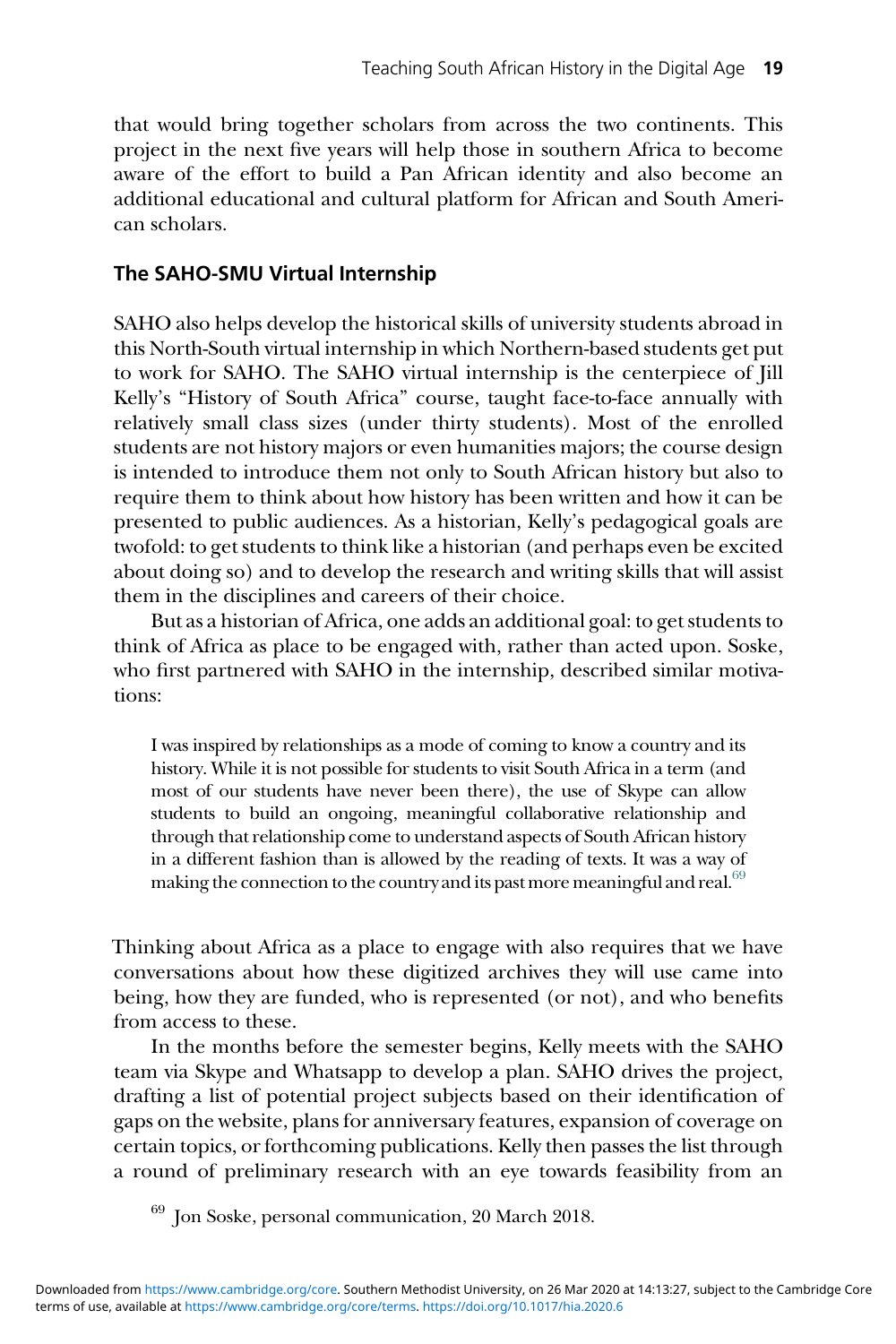American university. This is shaped significantly by the availability of digitized sources such as those described above. The first year (2012), students all did projects around the Truth and Reconciliation Commission on account of the accessibility of those documents online. The following year, some students undertook further TRC projects and others contributed to SAHO's plan to commemorate twenty years of democracy. In 2014, SAHO identified several topics around women as an area in which they hoped to expand. In 2016, SAHO tasked us to write about artists in exile as part of a larger SAHO project called "Children of Nonti: Culture and Resistance under Apartheid, 1960– 1990," designed to include research, lectures, and publications on art under apartheid at a time SAHO was preparing to publish several books of essays and poems.<sup>[70](#page-19-0)</sup> In 2017, the students worked on essays about the lives and deaths of South Africans killed in detention.

Across two class sessions during the first week of class, students engage with A History of South Africa for Native Schools, a 1932 South African textbook designed for black students, to understand how South African settlers portrayed the country's history. The students break into five groups, to which Kelly assigns one of the first four chapters and introduction. The students work through their assigned chapter in groups before coming together to share their analyses. The mission of the textbook is discussed: "This little book has been written with the idea of providing native children with a suitable text-book of South African history. The language has been simplified accordingly and chapters have been introduced to make the point of view of the European more intelligible to the native child."<sup>[71](#page-19-1)</sup> The students and instructor pull apart each chapter, considering how not only this mission but also settler stereotypes of Africans shaped the textbook. The exercise enables examination of the language of tribes, races, blood, and war used to describe Africans and a comparison of the lack of dates and leaders with names in chapters on "The Bushmen and Hottentots" and "The Coming of the Bantu" with the dates of European arrival and portraits of Jan van Riebeeck in later chapters. Kelly points out the myths underpinning white minority rule embedded in this settler history – those of the empty land and the late arrival of Bantu-speakers to southern Africa. We listen to Hugh Masekela's "Vasco da Gama" to understand how Africans later challenged these history lessons in popular culture.

This opening unit does two things: it launches a critical discussion of the language, stereotypes, and frames that produced the text and that can still plague contemporary interpretations of Africa and its history. Indeed, in our second week where we look at southern Africa's historical hunter-gatherers

<span id="page-19-0"></span>Mafika Pascal Gwala, Collected Poems (edited by Ari Sitas) (Cape Town: South African History Online, 2016); Ari Sitas, Flight of the Gwala Gwala Bird (Cape Town: South African History Online, 2016); Alfred Temba Qabula, Collected Poems (edited by Mandla Langa and Ari Sitas) (Cape Town: South African History Online, 2016).<br><sup>71</sup> Peter A.W. Cook, *A History of South Africa for Native Schools* (London: Long-

<span id="page-19-1"></span>mans/Green and Co., 1932), vii.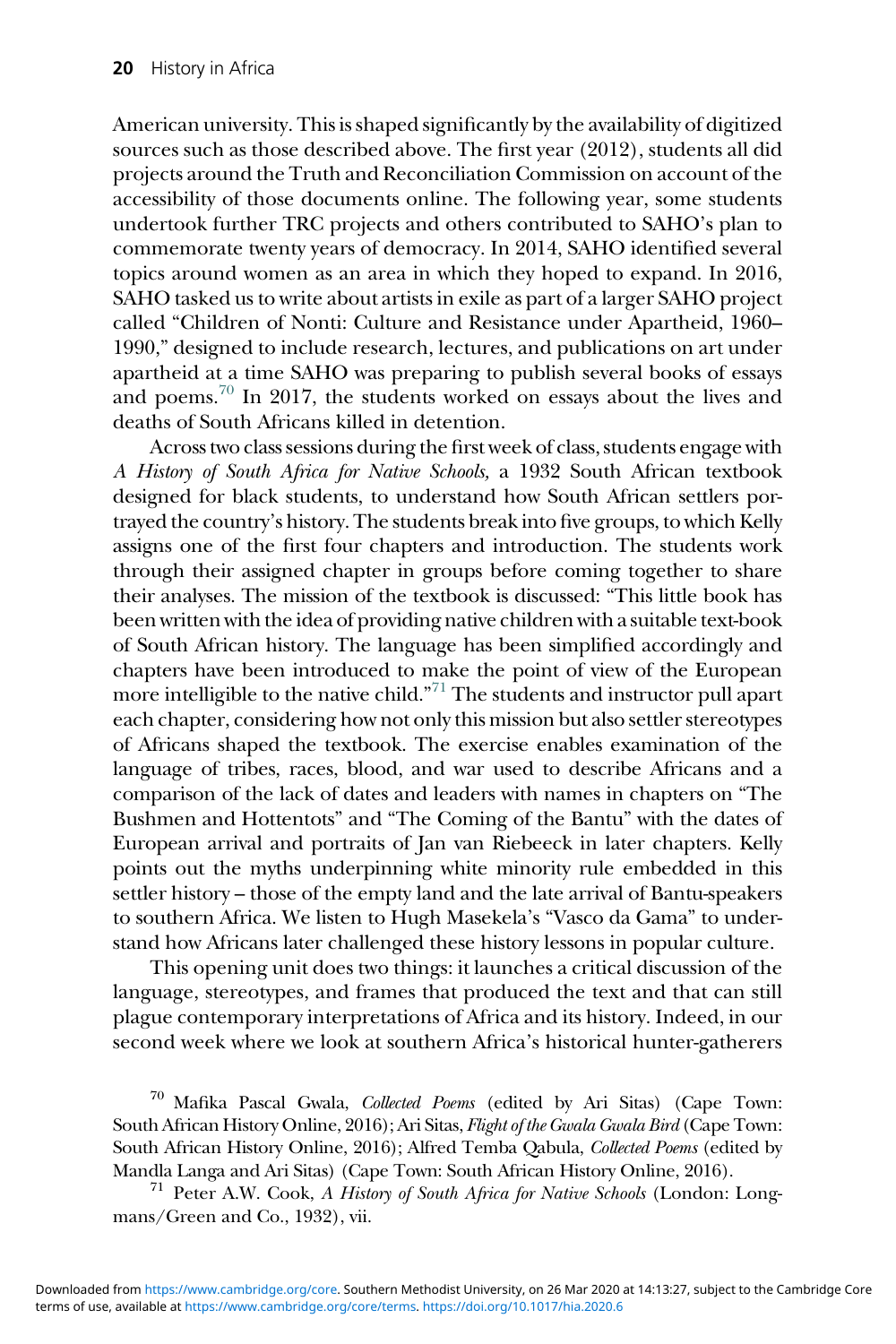and earliest farmers, the students read that text assigned by so many educators, Binyavanga Wainaina's "How to Write about Africa," and the Africa Policy Information Center's "Talking about Tribe" piece to continue this discussion.<sup>[72](#page-20-0)</sup> But the lesson with the 1932 textbook also frames the course and sets up the virtual internship.

Student participation in the SAHO virtual internship engages them with the decades of revisionist histories and enables them to contribute to the writing of new histories, or, in the language of SAHO, "towards a people's history," themselves. Kelly designed a series of assignments to facilitate students to utilize available primary sources and develop the fundamental skills of historical research, critical thinking, analysis, and clear writing they will need to undertake their SAHO projects. The students practice their secondary source analysis in a book review, learning to identify arguments and analyze the historian's use of evidence. They develop skills in interpretation and analysis in a primary source examination. They then turn to the project itself, identifying primary sources and developing a proposal, outline, and drafts before submitting the final paper for consideration for the SAHO website.

Across the semester, the students pair with partners from SAHO who advise them on project topics and possible sources and directions via regular Skype sessions. A session with the university librarian and in-class discussions allow the educator to engage with students in conversations about the differences between digital archives and digital representations, search engine results, and what is available and not available in these results and online archives.

When the semester is complete, SAHO's team publishes the papers after some level of quality control (for more on this, see below). These are uploaded as PDFs under the "South African History Online and Southern Methodist University Partnership Project." Some of the stronger essays are better integrated into the site as entries rather than student papers in the project archive. The former note at the top that "This article was written by John Doe and forms part of the SAHO and Southern Methodist University partnership project" while the latter do so at the end of entries so readers are aware that these are essays undertaken by students.

When including technology in a course, educators should consider whether the use of technology in this way improves student learning outcomes[.73](#page-20-1) Pedagogically, this virtual internship teaches students not only historical content but also the practices of the history discipline. It enables

<span id="page-20-1"></span><span id="page-20-0"></span><sup>72</sup> Binyavanga Wainaina,"How to Write about Africa,"Granta 92 (2005), [https://](https://granta.com/how-to-write-about-africa/) [granta.com/how-to-write-about-africa/;](https://granta.com/how-to-write-about-africa/) Chris Lowe, Tunde Brimah, Pearl-Alice Marsh, William Minter and Monde Muyangwa, "Talking about 'Tribe,'" Background Paper 010, Africa Policy Information Center (1997), [http://africanactivist.msu.edu/](http://africanactivist.msu.edu/document_metadata.php?objectid=32-130-153D) [document\\_metadata.php?objectid=32](http://africanactivist.msu.edu/document_metadata.php?objectid=32-130-153D)–130–153D, accessed 5 April 2018. <sup>73</sup> Kelly, "Tomorrow's Yesterdays," 213.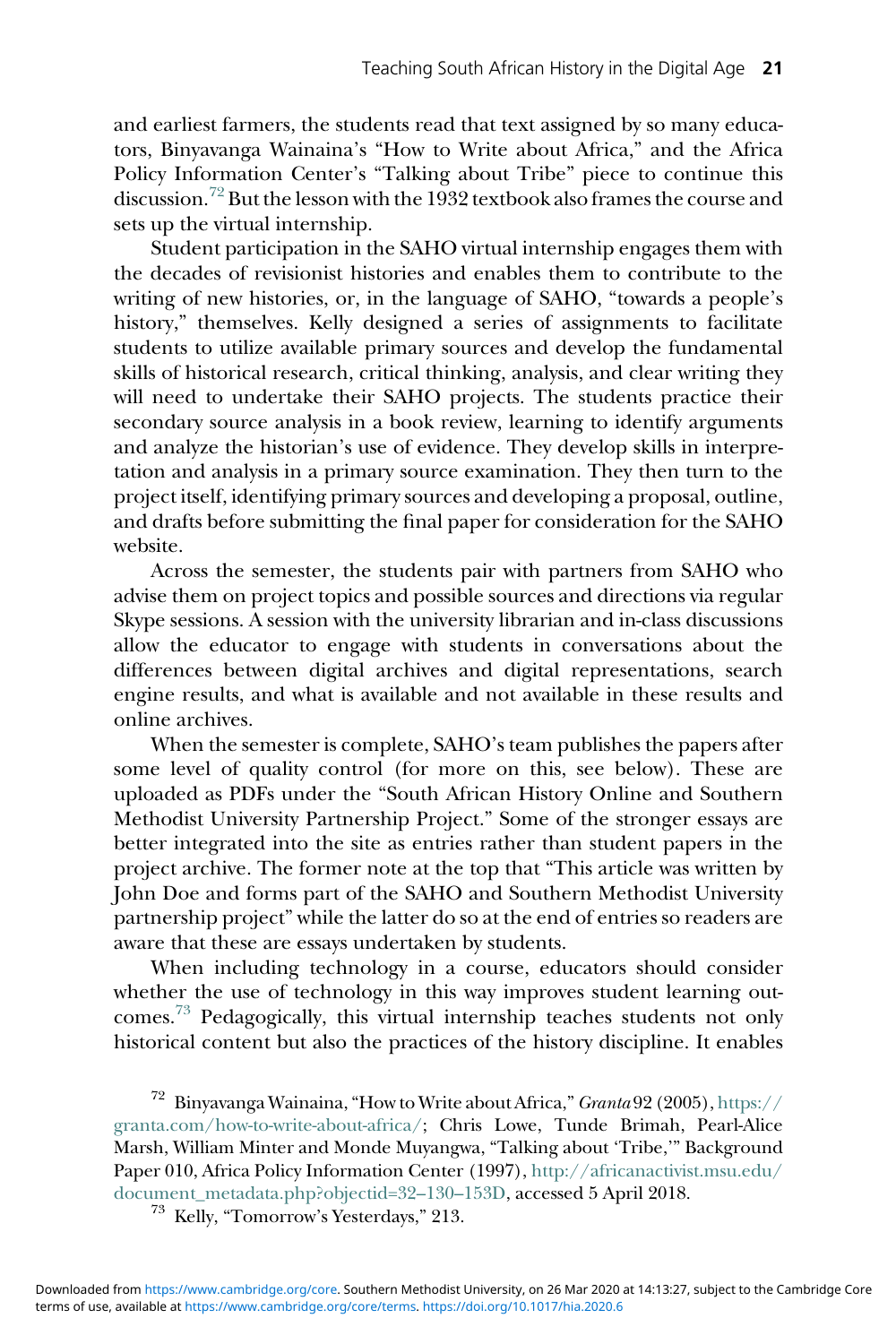them to develop the analytical and research skills of a historian and engages them in historiography. The project has been effective in the way that Hangen describes the possibilities of digital projects for history:

to disrupt the common misconception that history is a finished packet of knowledge to be handed off by professors and simply received and retained by the students. Effective history instruction permanently and irreversibly awakens students to the insight that history is a constructed, contestable argument, and it does so in such a way that prevents students from unlearning it. $74$ 

While students often want concrete solutions to historical problems, histor-ical educators want students to learn the past as contested.<sup>[75](#page-21-1)</sup> Here students learn this also about history and the archive.

The virtual project also teaches students about writing in the digital age and for public audiences. As Alex Sayf Cummings and Jonathan Jarrett point out, the growth of innovations that allow greater speed and openness passed by many scholars, particularly historians.<sup>[76](#page-21-2)</sup> This has changed significantly since Cummings and Jarrett wrote only five years ago. Historians blog via formal sites (such as the American Historical Association or the African American Intellectual Society's Black Perspectives) or personal sites (such as Peter Alegi's Football is Coming Home, Timothy Burke's Easily Distracted, Jennifer Hart's Ghana on the Go, and John Edwin Mason's Documentary, Motorsports, Photo History). A number of historians contribute regularly to Africa is a *Country.*<sup>[77](#page-21-3)</sup> Writing for the web in this way is distinctive and should not be confused with putting existing academic scholarship on the web. The medium requires authors to consider the size of screens, the attention spans of readers, and technical issues while offering "instant passage" to citations and relevant materials.[78](#page-21-4)

To help students develop these skills, the SAHO team put together a guide for the virtual interns for the initial round of the partnership. We continue to adjust and adapt this each year. The guide helps students think about their audience. It also lays out instructions for formatting, especially for

<span id="page-21-2"></span><span id="page-21-1"></span><span id="page-21-0"></span><sup>74</sup> Hangen, "Historical Digital Literacy, One Classroom at a Time," 1194.<br><sup>75</sup> Kelly, "Tomorrow's Yesterdays," 215.<br><sup>76</sup> Alex Sayf Cummings and Jonathan Jarrett, "Only Typing? Informal Writing, Blogging, and the Academy,"in: Jack Dougherty and Kristen Nawrotzki (eds.), Writing  $Hitsory$  in the Digital Age (Ann Arbor MI: University of Michigan Press, 2013), 246–258.  $^{77}$  See, for instance, articles by John Aerni-Flessner, Meghan Healy-Clancy, Jill

<span id="page-21-4"></span><span id="page-21-3"></span>Kelly, Daniel Magaziner, Marissa Moorman, Michelle Moyd, Benjamin Talton, Thuto Thipe and Liz Timbs. Africa is a Country also often interviews or features the work of historians. For more on AIAC's history, see: Sean Jacobs, "Journal Work: Africa Is a Country," Small Axe <sup>20</sup>–2 (2016), 52–57. <sup>78</sup> Cummings and Jarrett, "Only Typing?"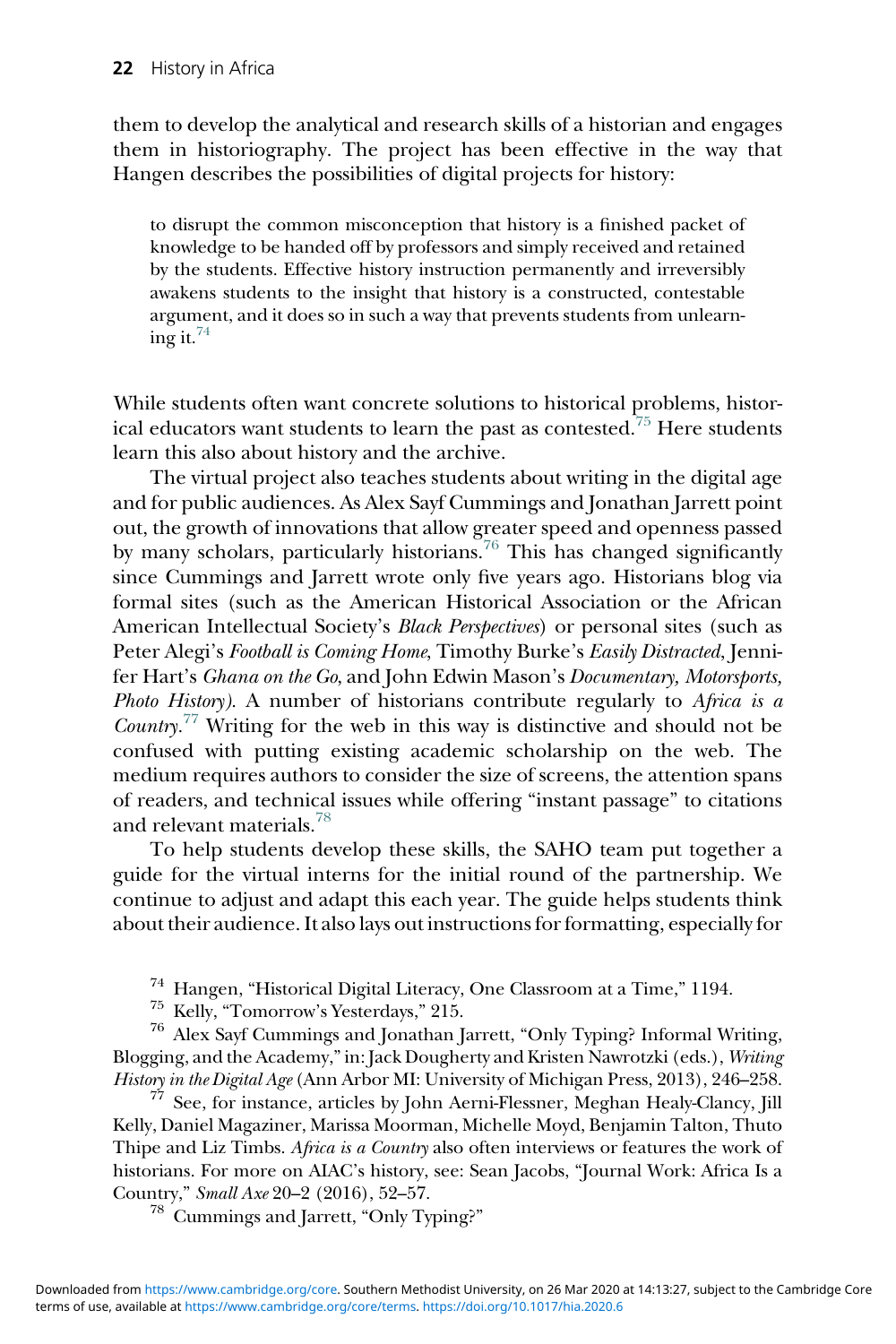biographies, which allow visitors to the SAHO site to quickly take in important points such as dates and significance before choosing if they want to read the entire piece. The guide also instructs students in hyperlinking other significant people, places, and events as well as digitized archival documents on SAHO and other sites. This is where the draft assignment is crucial, as it allows Kelly the opportunity to not only identify shortcomings in research or general writing, but to also provide feedback on how the student has considered their public audience and whether or not the student has written for the web.

The collaborative relationship also humanizes African history for North American students and suggests the significance of history to the present. A score of textbooks on Africa – from Curtis Keim and Carolyn Somerville's Mistaking Africa (4<sup>th</sup> edition, 2018) and Erik Gilbert and Jonathan T. Reynolds' Africa in World History (3<sup>rd</sup> edition, 2011) to David Northrup's Seven Myths of Africa in World History (2017), part of the Hackett "myths of history" series – arm instructors with texts to make the unfamiliar familiar to students by tackling head on the stereotypes and National Geographic images of Africa that dominate the western imagination. While these texts go a long way to demystify the continent, one goal posited by Trevor Getz is to reduce the distance between students in North America and in Africa.<sup>[79](#page-22-0)</sup> This project connects them via Skype.

The virtual internships require students to meet bimonthly with their SAHO partners – a number of whom themselves are student interns – introducing them to conversations that go beyond the historical. Perhaps most memorable is the year that, early in the semester after Kelly asked how internship meetings were faring, one of our students raised their hand and asked if we could talk about something that had come up in conversation:"My partner says there are still socialists in South Africa!" This was still early in the semester and our lectures and discussions had not yet covered the founding of the Communist Party of South Africa, its successor, or the influence of communism in South Africa. The comment is illuminating, showing not only how the collaborative relationship enabled students to learn about contemporary politics in South Africa but to get them to engage with ways of seeing the world beyond their own.

To be clear, this collaborative project is a labor of love and commitment to these kinds of partnerships for all involved. While historical papers not for public consumption allow the students to choose topics at will (and repeat well-trod topics), those for publication on SAHO's page must be a needed biography or topic and need alone cannot define choice. Subjects are shaped by the availability of sources online and in our university libraries. For the instructor, the project requires a good deal of management beyond advising a more typical research paper – pre-semester planning with SAHO, assigning partners and scheduling trans-Atlantic meetings, checking in regularly with the SAHO team to ensure accountability, extra research consultations for

<span id="page-22-0"></span><sup>79</sup> Getz, A Primer for Teaching African History, 126.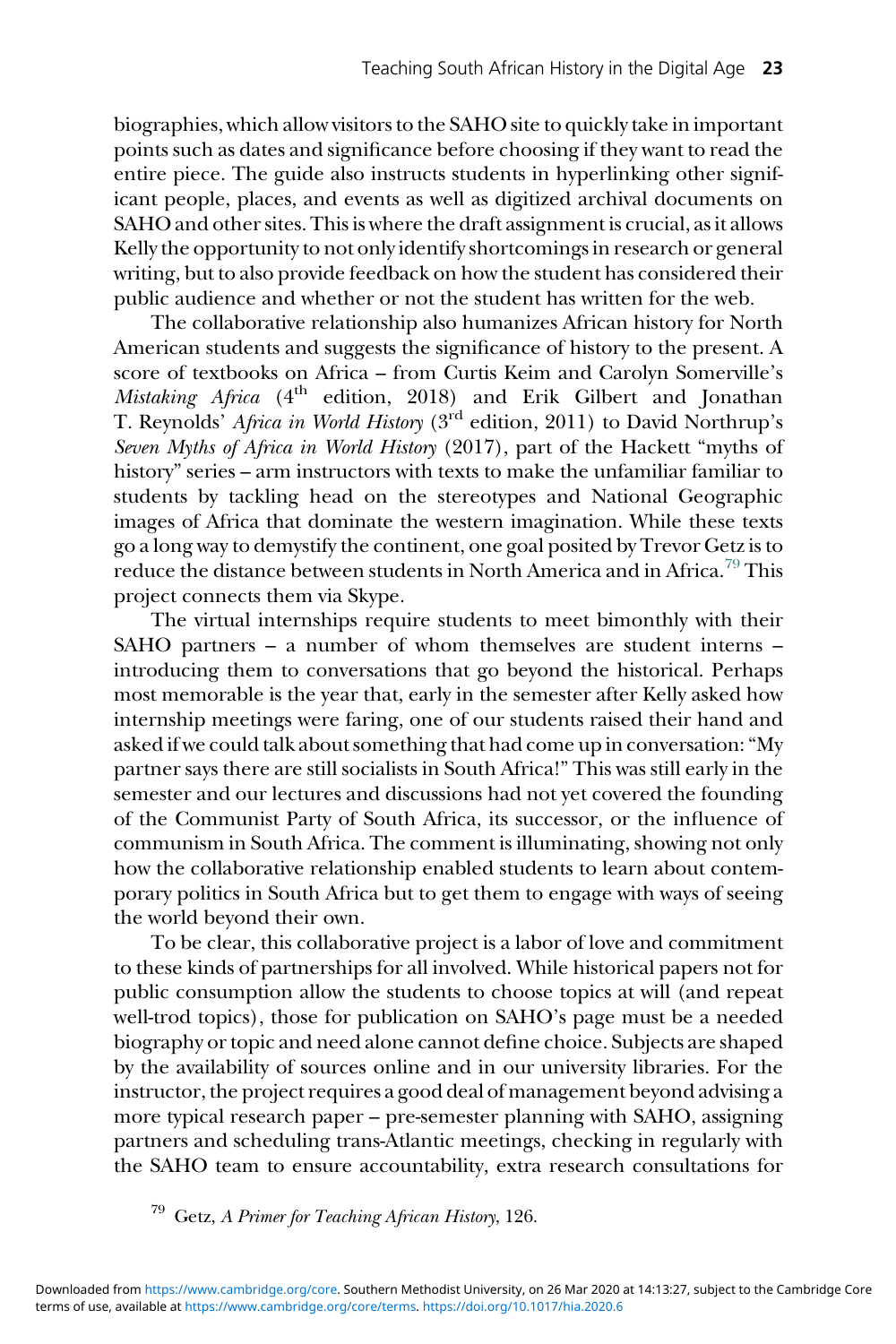struggling students, and debriefing at the end of each term, to name just a few obligations. But the value to both students and SAHO outweighs this labor. Student evaluations of the project attest to their enjoyment: "The SAHO project was definitely a project that enhanced my learning. Being able to Skype with someone from South Africa, as well as writing a paper on an important topic from the apartheid period was amazing. It definitely prepared me for my [research] seminar as well." Another student shared: "I loved getting to Skype my SAHO partner in South Africa to talk about my paper – one of my coolest college educational experiences!"

For the SAHO team, it also brings challenges and benefits. Transatlantic Skype calls can require later working hours. The quality of the pieces are not even; some require additional editing. Others prove unpublishable. We continue to adjust the boundaries of the internship – now only A and B papers will be published. This helps us with quality control, but it also means that SAHO investment in a particular entry can fail to produce a publishable essay. On the other hand, the partnership also produces some really stellar contributions, such as Hope Anderson's entry on Lawyers for Human Rights, Carly Spagnola's essay on SPEAK magazine, and Karen Folz's biography of Eli Weinberg.[80](#page-23-0) SAHO's interns gain valuable experience in advising undergraduate research projects.

#### Conclusion: Collaboration, Pedagogy, and Possible Directions

This article demonstrates how the SAHO virtual internship collaboration offers a model for more partnerships between history educators, archives, and other heritage institutions both nationally and transnationally. For history educators, academics, and students in the North sensitive to the disconnects and challenges of earlier partnerships described above, we can do more with these resources designed for us – collaborating and making work publicly available. In observations on the state of African history a decade ago, Heike Schmidt argued that African Studies in the United States needed to "internationalize itself" and that part of this would require closer collaboration with scholars and institutions in Africa – while of course recognizing that the "production of knowledge is located in a field of power."<sup>[81](#page-23-1)</sup> More recently, the jubilee SCOLMA conference acknowledged that efforts such as theirs to bring together librarians, archivists, and information technologists with practitioners in the humanities and social sciences are still all too rare. $82$ 

<span id="page-23-0"></span><sup>80</sup> See papers here: <https://www.sahistory.org.za/collections/94780>, accessed

<span id="page-23-2"></span><span id="page-23-1"></span>19 December 2019.<br><sup>81</sup> Heike Schmidt, "The Future of Africa's Past: Observations on the Discipline," History in Africa 34 (2007), 453–460, 457–458. <sup>82</sup> Harle, "Dazzled by Digital?," 4.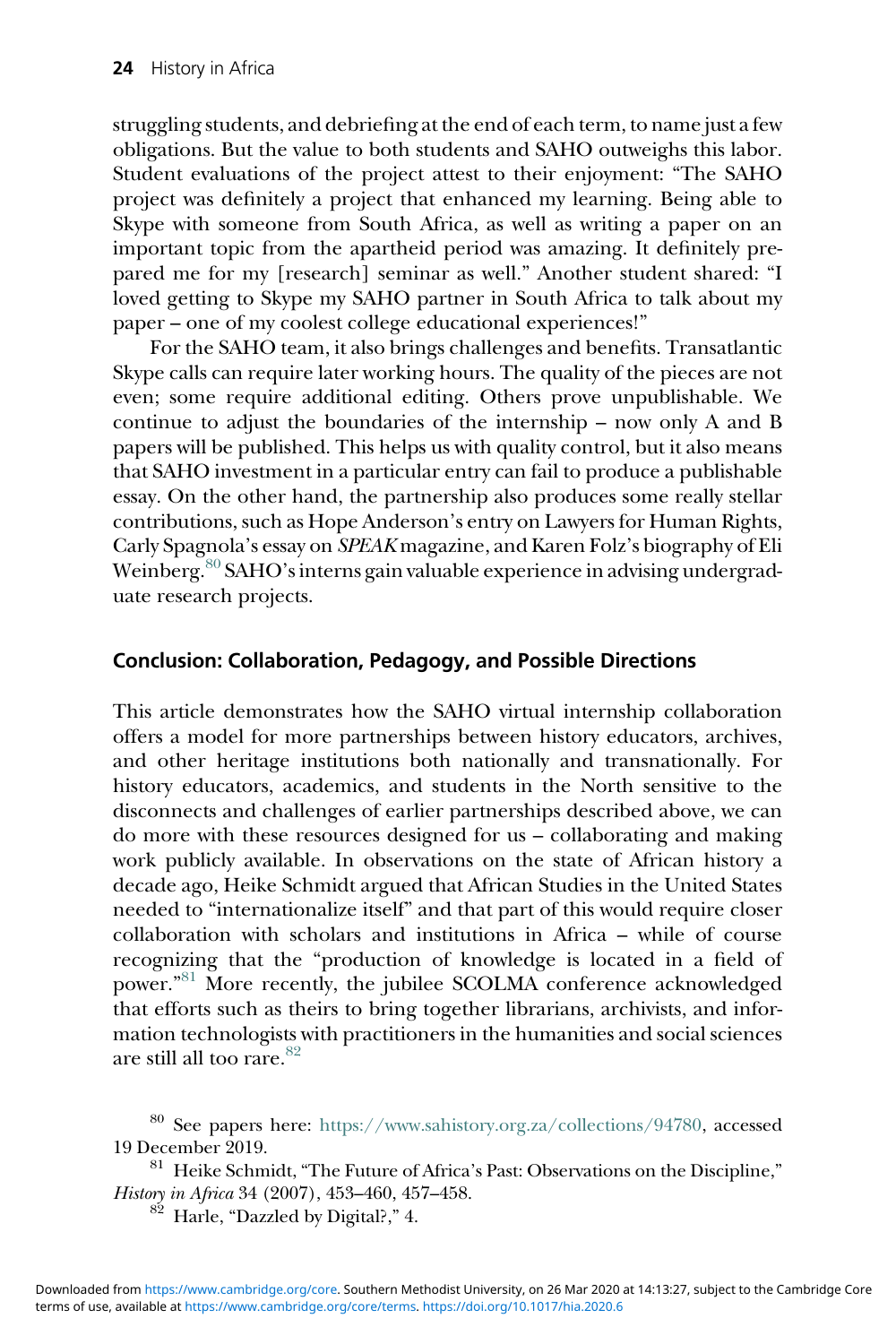The SAHO virtual internship works so well in the classroom because of how it helps students achieve a number of learning outcomes. First, it introduces students to not only the content of South African history but also the practices of the discipline. By involving students in research projects geared toward writing "a people's history," students learn about historiography through considerations of how South African history has been presented. The tools of search engines, digital archives, archival collections, and historical representations enable them to grapple with how to conduct research and locate appropriate information – rather than any information – in the digital age. Secondly, the virtual internship project requires the students to question what is available for research and who has access to those materials. What databases can we access through our Northern universities that our SAHO partners and public audiences can benefit from? SAHO's commitment to popularizing history through open access necessitates that students work to develop the skill of writing for public audiences. Lastly, this project serves to introduce students in the North to students and historians in the South, encouraging a bridging of divides on a personal level.

The collaboration prioritizes SAHO needs and South African public audiences. As a potential model, there remain questions of access and sustainability for replicating this kind of collaborative project. One must recognize that in addition to the North-South digital divide, such divisions exist within African countries and within African universities (the latter most recently indicated by the #FeesMustFall movement in South Africa). Access to devices and the internet remain uneven and class sizes are rarely as small as those at North-based liberal arts colleges and universities.

As Omar Badsha envisions, these kinds of collaborations are possible and necessary within South Africa too. A recent SAHO proposal aims to partner the non-profit organization with education departments in universities in the Western Cape so that their students will work with SAHO to develop new curriculum materials, update existing materials, and run workshops with teachers in the use of new technologies in the classroom. The size of many university classrooms means this would likely be with additional postgraduate students, but an ideal situation would be to start with smaller groups of honours undergraduates as well. While such developments are essential for existing history teachers, so too is training for students of history education at universities where education faculties are often "at the bottom of the food chain when it comes to funding and resources."<sup>[83](#page-24-0)</sup>

This kind of training is critical as South Africa debates whether to make history training mandatory in high school. In 2018, the Minister of Basic Education Angie Motshekga released the Ministerial Task Team History Report that recommended history become a compulsory subject at

<span id="page-24-0"></span>Linda Chisholm, "South Africa Wants to Make History Compulsory at School. But Can it?" The Conversation (1 June 2018), [https://theconversation.com/south-africa](https://theconversation.com/south-africa-wants-to-make-history-compulsory-at-school-but-can-it-97633)[wants-to-make-history-compulsory-at-school-but-can-it](https://theconversation.com/south-africa-wants-to-make-history-compulsory-at-school-but-can-it-97633)–97633, accessed 23 June 2018.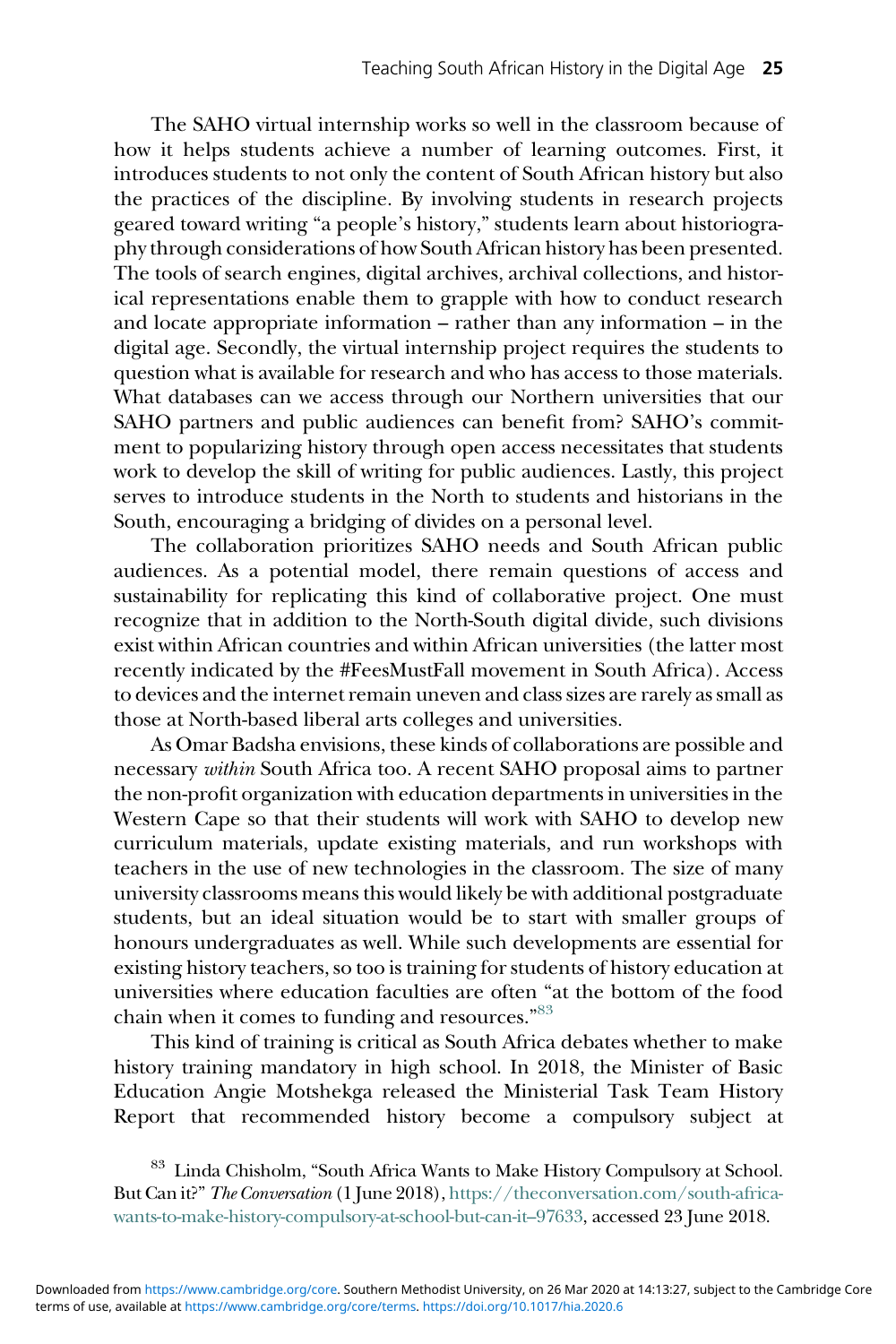South African schools from 2023. The report recognized that history offered essential skills beyond historical content – problem solving and analysis.  $^{84}$  As some have pointed out, the proposal faces great challenges including the number of well-trained history teachers to meet the new demand and the resources to train new teachers.<sup>85</sup> The declining funding and increasing corporatization of universities afflicts universities in both the North and South, but Zeleza argues the effects are worse for universities in the South without protective networks of generous alumni. He warns such trends can reinforce an "international intellectual division of labour" where Africans import pack-ages of theory and export data.<sup>[86](#page-25-2)</sup> This kind of academic-archival collaboration should be part of preparing a new generation of teachers in South Africa to make history accessible and engaging to students. It will require support.

This project also suggests possibilities for reversal – as the University of Witwatersrand launches its African Centre for the Study of the United States – and as SAHO's project with the University of Buenos Aires facilitates South-South collaboration.[87](#page-25-3) Akosua Adomako Ampofo, in her 2015 Distinguished Lecture at the African Studies Association annual meeting, called for Africanists to "blur the lines between the experiences of people of Africa around the world and the attendant academic studies."<sup>[88](#page-25-4)</sup> Such virtual internships could offer possibilities for students at African universities to produce scholarship on the Americas in collaboration with American-based students, to create cooperative, comparative studies on indigeneity, settler colonialism, and Pan-African struggles for rights.

#### References

Achebe, Nwando, Samuel Adu-Gyamfi, Joe Alie, Hassoum Ceesay, Toby Green, Vincent Hiribarren and Ben Kye-Ampadu, History Textbook: West African Senior School Certificate Examination (2018), [https://wasscehistorytextbook.com/,](https://wasscehistorytextbook.com/) accessed 3 February 2019.

<span id="page-25-0"></span><sup>84</sup> Thando Kubheka,"Task Team Recommends History Be Made Compulsory at Schools from 2023," Eyewitness News (31 May 2018), [http://ewn.co.za/2018/05/31/](http://ewn.co.za/2018/05/31/task-team-recommends-history-be-made-compulsory-at-schools-from-2023) [task-team-recommends-history-be-made-compulsory-at-schools-from](http://ewn.co.za/2018/05/31/task-team-recommends-history-be-made-compulsory-at-schools-from-2023)–2023, accessed 23 June 2018. <sup>85</sup> Chisholm, "South Africa Wants to Make History Compulsory at School;"

<span id="page-25-1"></span>Natasha Bambo, Linda Chisholm, Michelle Friedman and Anyele Queenta Sindoh, "Decolonising the Teacher Education Curriculum: Mapping the Status and Nature of Teaching and Learning of History in Faculties and Schools of Education in South Africa" (Report funded by the South African National Institute for Humanities

<span id="page-25-4"></span><span id="page-25-3"></span><span id="page-25-2"></span>% and Social Sciences, May 2017).<br>  $^{86}$  Zeleza, "The Politics of Historical and Social Science Research in Africa," 21.<br>  $^{87}$  [http://www.wits.ac.za/acsus/.](http://www.wits.ac.za/acsus/)<br>  $^{88}$ Akosua Adomako Ampofo, "Re-Viewing Studies on Africa, and Envisioning the Future of African Studies," African Studies Review 59–2 (2016), 7–29.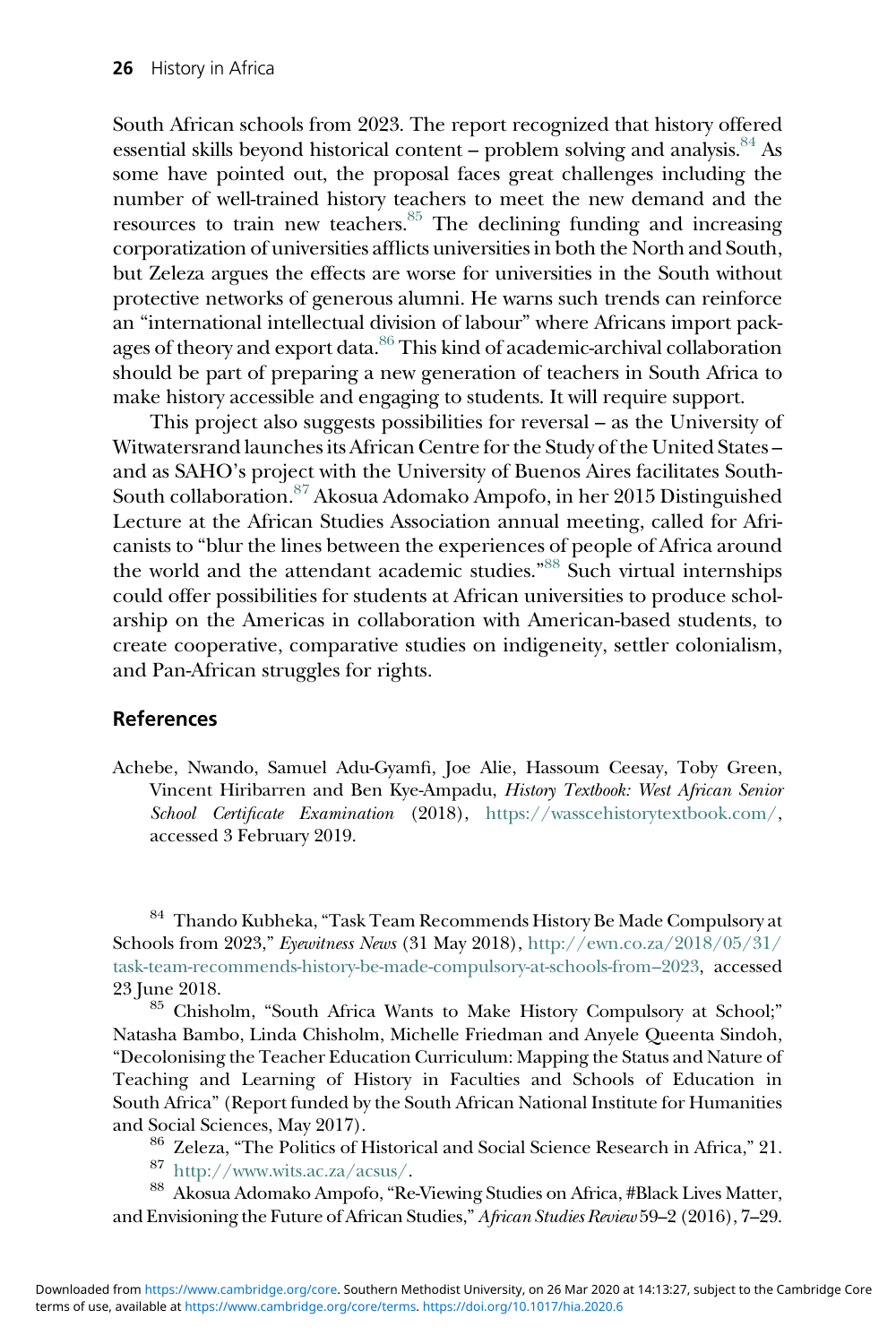- Alegi, Peter,"Podcasting the Past: Africa Past and Present and (South) African History in the Digital Age," South African Historical Journal 64–2 (2012), 206–220.
- Ampofo, Akosua Adomako, "Re-Viewing Studies on Africa, #Black Lives Matter, and Envisioning the Future of African Studies,"African Studies Review59–2 (2016), 7–29.
- Bambo, Natasha, Linda Chisholm, Michelle Friedman and Anyele Queenta Sindoh, "Decolonising the Teacher Education Curriculum: Mapping the Status and Nature of Teaching and Learning of History in Faculties and Schools of Education in South Africa" (Report funded by the South African National Institute for Humanities and Social Sciences, May 2017).
- Barringer, Terry, Jos Damen, Peter Limb and Marion Wallace, "Introduction," in: Terry Barringer and Marion Wallace (eds.), African Studies in the Digital Age: DisConnects? (Leiden/Boston: Brill, 2014), 1–11.
- Bleck, Jamie, Chipo Dendere and Boukary Sangaré, "Making North-South Research Collaborations Work," PS: Political Science & Politics 51-3 (2018), 554-558.
- Breckenridge, Keith,"The Politics of the Parallel Archive: Digital Imperialism and the Future of Record-Keeping in the Age of Digital Reproduction," Journal of Southern African Studies 40–3 (2014), 499–519.
- Britz, Johannes, and Peter Lor, "A Moral Reflection on the Digitization of Africa's Documentary Heritage," IFLA Journal 30–3 (2004), 216–223.
- Chisholm, Linda, "South Africa Wants to Make History Compulsory at School. But Can it?" The Conversation (1 June 2018), [https://theconversation.com/south-africa-wants-to](https://theconversation.com/south-africa-wants-to-make-history-compulsory-at-school-but-can-it-97633)[make-history-compulsory-at-school-but-can-it](https://theconversation.com/south-africa-wants-to-make-history-compulsory-at-school-but-can-it-97633)–97633, accessed 23 June 2018.
- Cohen, Daniel, and Roy Rosenzweig, Digital History: A Guide to Gathering, Preserving, and Presenting the Past on the Web (Philadelphia PA: University of Pennsylvania Press, 2006).
- Cook, Peter A.W., A History of South Africa for Native Schools (London: Longmans/ Green and Co., 1932).
- Cummings, Alex Sayf, and Jonathan Jarrett, "Only Typing? Informal Writing, Blogging, and the Academy,"in: Jack Dougherty and Kristen Nawrotzki (eds.), Writing History in the Digital Age (Ann Arbor MI: University of Michigan Press, 2013), 246–258.
- Dingake, Michael, Better to Die on One's Feet (Cape Town: South African History Online, 2015).
- Dougherty, Jack, and Kristen Nawrotzki (eds.), Writing History in the Digital Age (Ann Arbor MI: University of Michigan Press, 2013).
- Getz, Trevor, A Primer for Teaching African History: Ten Design Principles (Durham NC: Duke University Press, 2018).
- Gwala, Mafika Pascal, Collected Poems (edited by Ari Sitas) (Cape Town: South African History Online, 2016).
- Hamilton, Carolyn, Verne Harris, Michele Pickover, Graeme Reid, Razia Saleh and Jane Taylor (eds.), Refiguring the Archive (Dordrecht: Springer Netherlands, 2002).
- Hamilton, Carolyn, Verne Harris and Graeme Reid, "Introduction," in: Carolyn Hamilton, Verne Harris, Michele Pickover, Graeme Reid, Razia Saleh and Jane Taylor (eds.), Refiguring the Archive (Dordrecht: Springer Netherlands, 2002), 7–18.
- Hamilton, Carolyn, and Nessa Leibhammer, Tribing and Untribing the Archive: Identity and the Material Record in Southern KwaZulu-Natal in the Late Independent and Colonial Periods (Pietermaritzburg: University of KwaZulu-Natal Press, 2016).
- Hangen, Tona, "Historical Digital Literacy, One Classroom at a Time," Journal of American History 101–4 (2015), 1192–1203.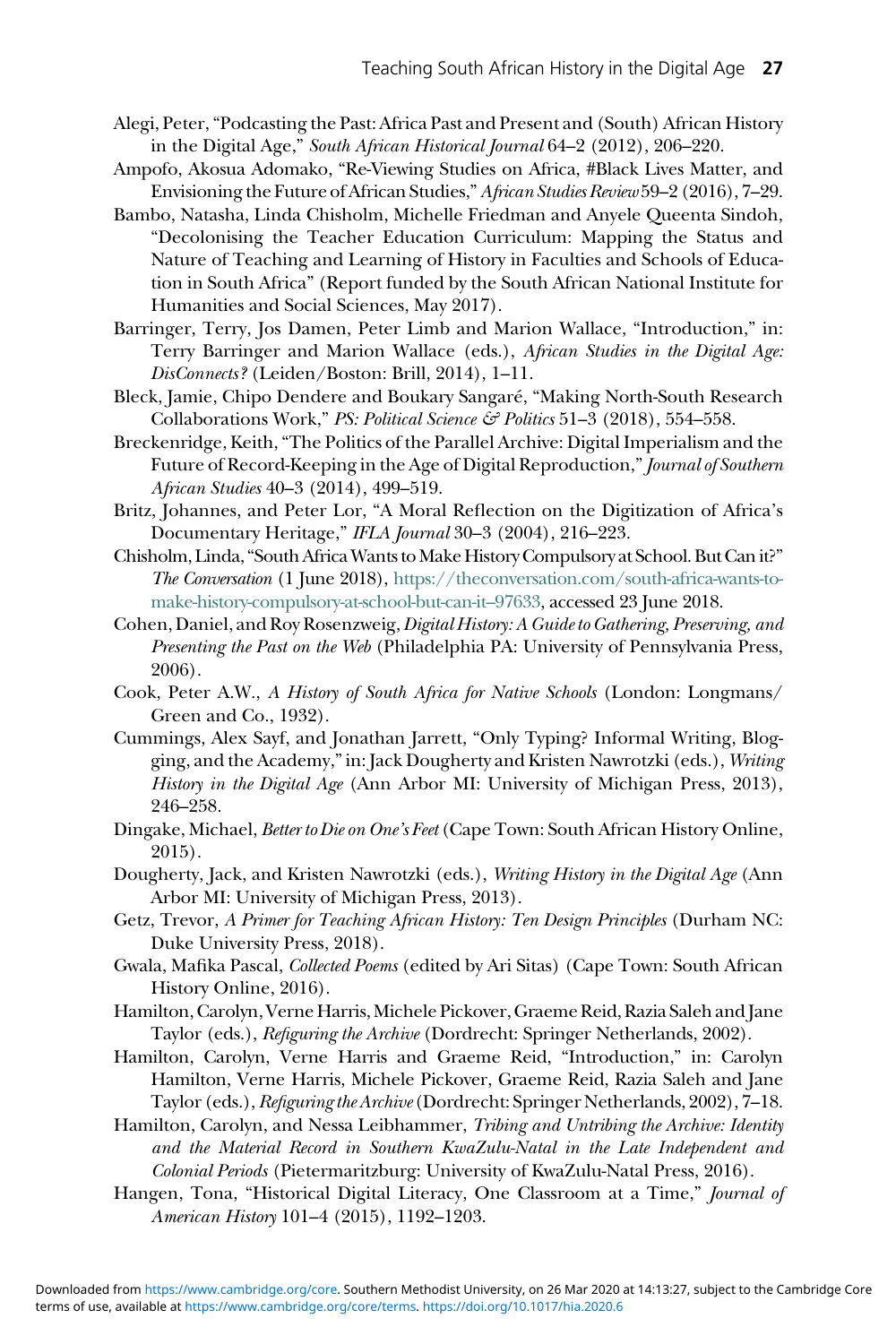- Harle, Jonathan, "Dazzled by Digital? Research Environments in African Universities and Their Implications for the Use of Digital Resources,"in: Terry Barringer and Marion Wallace (eds.), African Studies in the Digital Age: DisConnects? (Leiden/ Boston: Brill, 2014), 39–60.
- Isaacman, Allen, Premesh Lalu and Thomas Nygren, "Digitization, History, and the Making of a Postcolonial Archive of Southern African Liberation Struggles: The Aluka Project," Africa Today 52–2 (2005), 55–77.

Jacobs, Sean, "Journal Work: Africa Is a Country," Small Axe 20–2 (2016), 52–57.

- Jeater, Diana, "Data, Data Everywhere, but Not a Byte to Think," in: Terry Barringer and Marion Wallace (eds.), African Studies in the Digital Age: DisConnects? (Leiden/ Boston: Brill, 2014), 61–77.
- Kelly, T. Mills,"Tomorrow's Yesterdays: Teaching History in the Digital Age,"in: Mark Pegrum and Joe Lockard (eds.), Brave New Classrooms: Educational Democracy and the Internet (New York: Peter Lang, 2006), 213–224.
- $-$ , Teaching History in the Digital Age (Ann Arbor MI: University of Michigan Press, 2013).
- Kubheka, Thando, "Task Team Recommends History Be Made Compulsory at Schools from 2023," Eyewitness News (31 May 2018), [http://ewn.co.za/2018/](http://ewn.co.za/2018/05/31/task-team-recommends-history-be-made-compulsory-at-schools-from-2023) [05/31/task-team-recommends-history-be-made-compulsory-at-schools-from](http://ewn.co.za/2018/05/31/task-team-recommends-history-be-made-compulsory-at-schools-from-2023)–2023, accessed 23 June 2018.
- Lalu, Premesh, "The Virtual Stampede for Africa: Digitisation, Postcoloniality and Archives of the Liberation Struggles in Southern Africa," Innovation 34–1 (2007), 28–44.
- Limb, Peter, "The Digitization of Africa," Africa Today 52–2 (2005), 3–19.
- -, "Concluding Remarks," in: Terry Barringer and Marion Wallace (eds.), African Studies in the Digital Age: DisConnects? (Leiden/Boston: Brill, 2014), 244–254.
- ———,"The Politics of Digital 'Reform and Revolution:'Towards Mainstreaming and African Control of African Digitisation," Innovation 34 (2007), 18–27.
- ———, "Introduction: Digital and Numerical Sources," in: Thomas Spear, Peter Mitchell, Kathryn de Luna, Olufemi Vaughan, Peter Limb and Richard Waller (eds.), African Histories: Methods, Sources, and Historiographies 1 (New York: Oxford University Press, 2019), 819–826.
- Limb, Peter, Richard Knight and Christine Root, "The Global Antiapartheid Movement: A Critical Analysis of Archives and Collections," Radical History Review 119 (2014), 161–177.
- Lowe, Chris, Tunde Brimah, Pearl-Alice Marsh, William Minter and Monde Muyangwa, "Talking about 'Tribe,'" Background Paper 010, Africa Policy Information Center (1997), [http://africanactivist.msu.edu/document\\_metadata.](http://africanactivist.msu.edu/document_metadata.php?objectid=32-130-153D) [php?objectid=32](http://africanactivist.msu.edu/document_metadata.php?objectid=32-130-153D)–130–153D, accessed 5 April 2018.
- Maaba, Lucius Bavusile, "The History and Politics of Liberation Archives at Fort Hare," PhD dissertation, University of Cape Town (Cape Town, 2013).
- Mbali, Fanele, In Transit Autobiography of A South African Freedom Fighter (Cape Town: South African History Online, 2012).
- Mfenyana, Sindiso, *Walking with Giants* (Cape Town: South African History Online, 2012).
- Noble, Safiya Umoja, Algorithms of Oppression: How Search Engines Reinforce Racism (New York: NYU Press, 2018).
- O'Connell, Siona, "No Hunting: Finding a New F. Stop for the Bushmen," MP thesis, University of Cape Town (Cape Town, 2008).